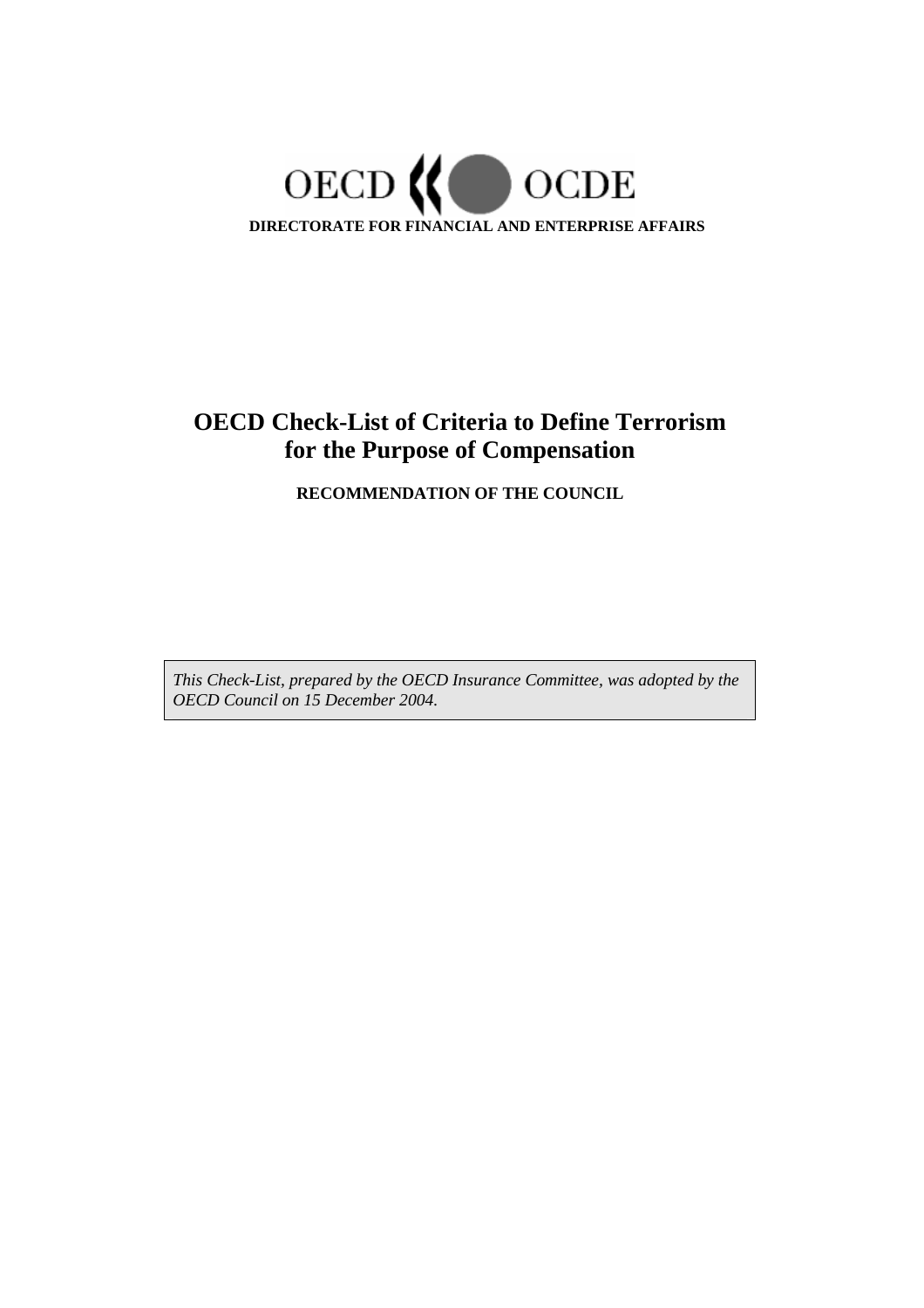#### **INTRODUCTION**

Since the events of 11 September 2001, the definition of terrorism has become a priority policy issue for the insurance sector. The attacks revealed the unsuspected magnitude of modern terrorism threat and showed that no country can consider itself safe from terrorist attacks. At the same time, the various actors in the insurance world suddenly became aware of the need to redefine and scrupulously assess their commitments with respect to terrorism risk before any new major terrorism attack might occur. Terrorism risk, implicitly covered at no additional cost in former policies, now needs to be unambiguously defined.

It is therefore not surprising that this issue was listed on the agenda of OECD Ministers for their 15- 16 May 2002 meeting. On that occasion, Ministers spotlighted the importance that should be given to work on terrorism risk insurance, and to the definition of terrorism in particular and mandated the OECD to develop policy analysis and recommendations in this area<sup>1</sup>. A Task Force devoted to terrorism risk insurance was subsequently created to assist the Insurance Committee to implement this mandate. The first assignment of the Task Force was to prepare a report on the definition of terrorism<sup>2</sup>.

Experience sharing and cooperation at an international level is relevant to approach the concept of terrorism in many ways. It enables countries more exposed to terrorism and related compensation problems in the past to share the lessons learned from their experience with other countries in order, for instance, to avoid the multiplication of lawsuits involving insurers as a result of an ambiguous or incomplete definition of terrorism. International co-operation in the same form is also needed to respond to the global threat of modern terrorism, and to develop more consistent national approaches to this concept in order to facilitate risk management strategies of global insurance/reinsurance actors.

Defining terrorism is however a difficult exercise. Past work on a general definition of terrorism has often been controversial, and no consensual definition has emerged at the international level. Therefore, decision makers in the insurance sector looking for a workable definition of terrorism have sometimes had recourse to definitions already used at national level in other fields such as criminal law. More often however, they have developed a definition tailored to the specific constraints of the insurance business. Meanwhile, the question of definition is still open in many countries, where no definition has been agreed upon at national level, through insurers associations for instance, as a guide to private entities.

The existing definitions of terrorism used for insurance purposes in OECD member countries were collected by the Task Force via a questionnaire. On the basis of these definitions and other sources, a note presenting possible elements of definition was drafted and submitted to several rounds of discussion and written comments by the Task Force, given the complexity of this exercise and the need to reconcile the quite different approaches adopted by Member countries.

The consultation process resulted in the identification of two main elements which could be included in a definition of terrorism: "means and effect", and "intention".

However, identifying possible elements to define the nature of terrorism acts does not solve the question of the definition of terrorism risks for the purpose of compensation. The Task Force therefore also

<sup>&</sup>lt;sup>1.</sup> "We recognise the adverse effects of the shrinkage of affordable insurance cover for terrorism risks. We would welcome OECD policy analysis and recommendations on how to define and cover terrorism risks and to assess the respective roles of the insurance industry, financial markets and governments, including for the coverage of "mega-terrorism" risks". See OECD Council at Ministerial Level, 15-16 May 2002: Final Communiqué PAC/COM/NEWS(2002)58.

 $2^2$  Conclusions on the other aspects of the mandate will be reported separately.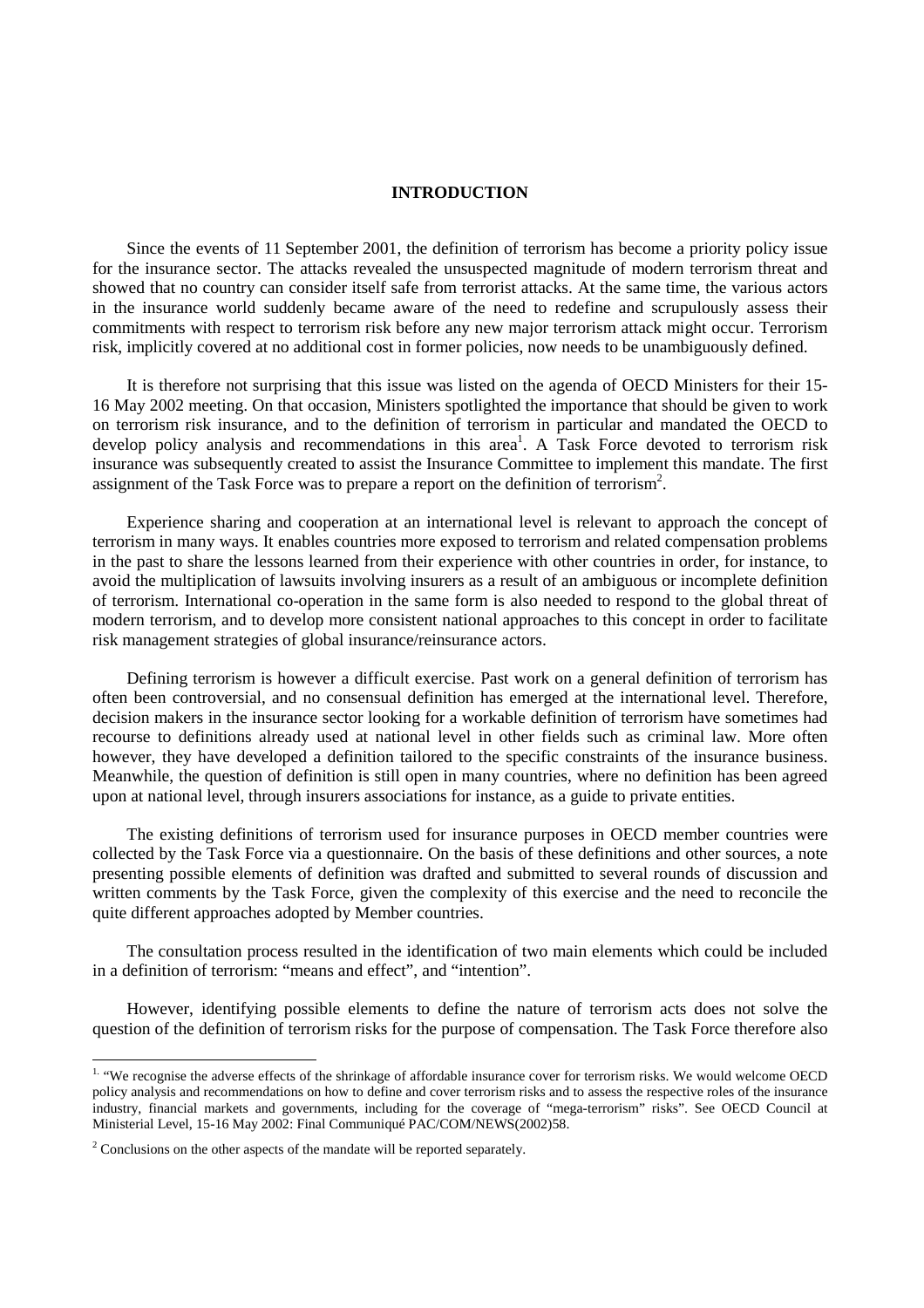analysed the criteria for coverage through insurance mechanisms (insurability criteria), and through other compensation mechanisms (criteria for compensation through mechanisms other than insurance: if these are met, compensation may be granted even though the risk is not insurable). This analysis resulted in a second check-list of elements of definition, qualifying not only terrorism acts, but terrorism acts for which compensation can be granted.

Finally, the Task Force highlighted the importance of a common understanding on the status of this "check-list", and agreed on the following remarks:

- This work does not aim at a general definition of terrorist acts, but at an attempt to define terrorism for the purpose of compensation;
- This work does not seek to propose a single and exhaustive international definition of terrorism, but to develop a checklist of key elements of definition which OECD countries and non-Member countries could consider. This checklist is therefore illustrative, and can be adapted by the various parties concerned to meet the needs of their specific market and regulatory frameworks as well as their policy objectives. The criteria proposed therefore do not necessarily reflect the elements of definition currently used in all OECD Member countries. Certain countries may also wish to take other criteria into consideration, to help distinguish terrorism from other types of offence. The criterion of affiliation to a group or organisation*,* for instance, has been successfully used in several Member countries to define terrorist acts<sup>3</sup>. Similarly, certain countries may not wish to take into account certain elements mentioned for their own definition of terrorist acts. For instance, the concept of "threat" of terrorism is not considered as a relevant element in defining terrorism acts in certain countries.
- OECD work is consistent with existing regional and international rules;
- The definition criteria are not binding. This checklist is presented in the form of a non-binding OECD Recommendation, which invites governments and other concerned entities in Member and non-Member countries to *consider* elements of definition. These elements may be useful, both for governments *establishing* a scheme designed to compensate terrorism related losses and for private sector entities in the insurance sector needing to define terrorism. It is up to these actors to decide whether they want to adopt the proposed elements of definition.
- These elements are formulated in generic form, leaving it to each entity/country to define their own criteria more precisely, possibly quantitatively or qualitatively when relevant, according to their specific policy and technical requirements. For instance, among the elements of definition of the nature of terrorist acts, it is suggested that terrorist acts covered should be those that cause "serious harm". A more precise definition of what "serious" harm means is left to the concerned entities/states who elect to use this criterion. Similarly, a risk will generally be deemed insurable if the amount of losses entailed does not exceed a certain magnitude corresponding to the capacity of the insurance/reinsurance market (and of the State when it is involved as an insurer/reinsurer in terrorism compensation and if the government does not opt for an open-ended mechanism where the state would cover all losses not indemnified by other actors); the companies/market (and the State when relevant), will have responsibility to assess quantitatively their maximum participation in the insurance process.

<sup>&</sup>lt;sup>3.</sup> Many other criteria are also mentioned in the various country definitions of terrorism, such as the fact that terrorist acts should be clandestinely prepared, premeditated, illegal, aiming at being publicized, targeting innocent and civilian victims, etc. The weight given to these criteria being however very different from one country to the other, they have not been listed in the check-list of core definition elements.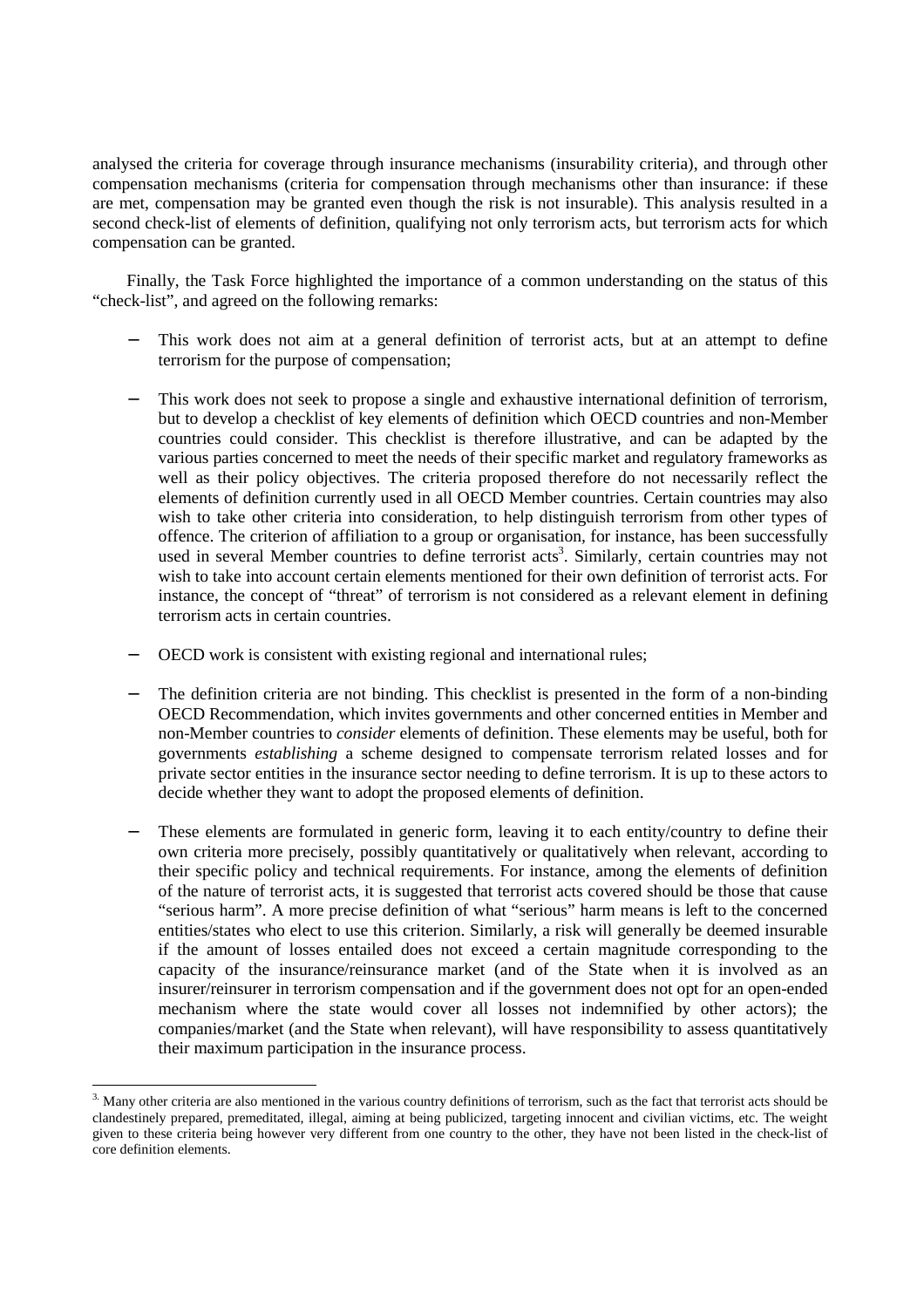The Insurance Committee has approved in July 2004, via the written procedure, this checklist approach and the Council adopted the Recommendation set out in Annex I on 15 December 2004. Annotations explaining the genesis of the checklist are provided in Annex II. Country tables on the definitions of terrorism acts used for compensation purposes in OECD Member countries and Singapore are provided in Annex III.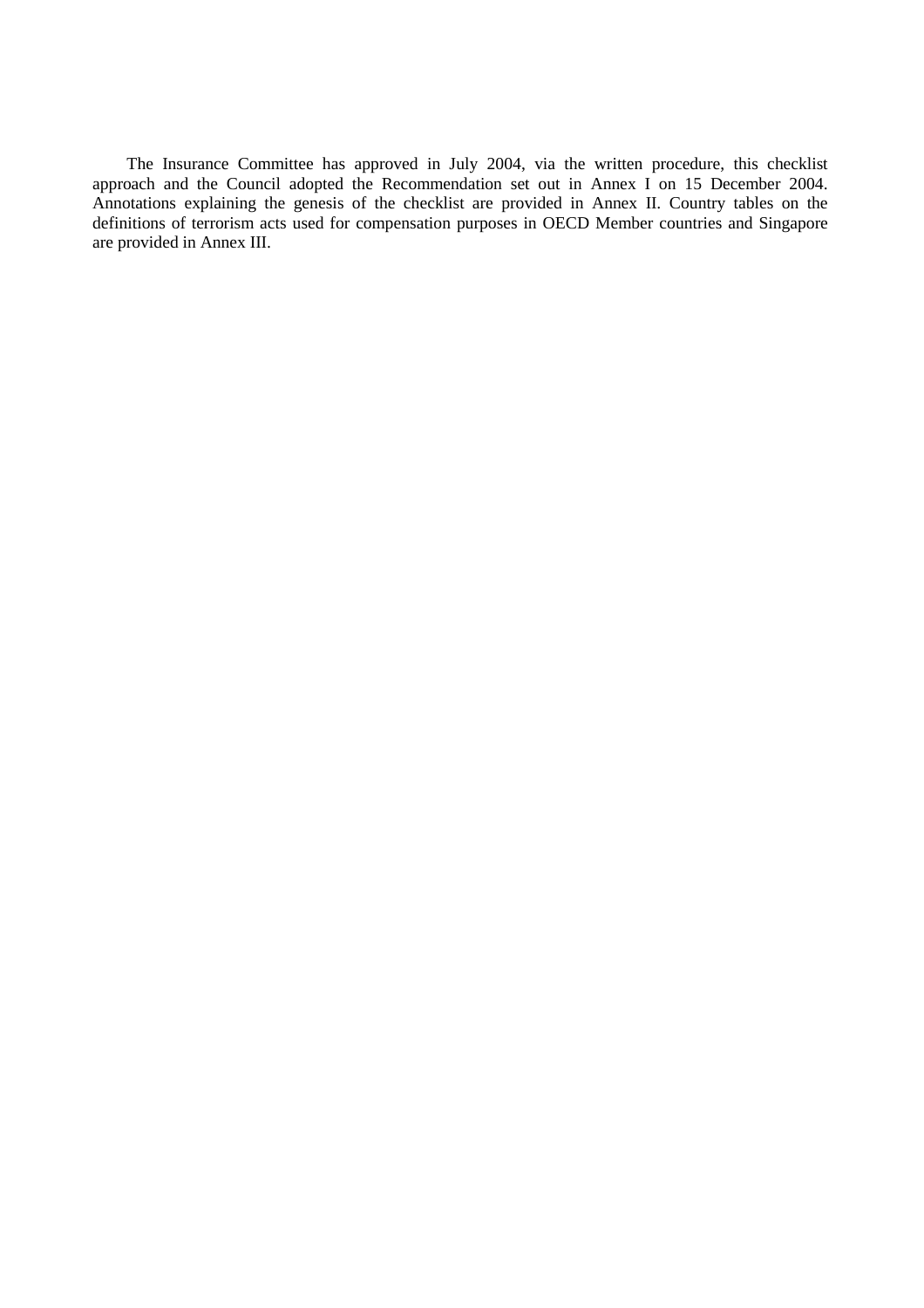#### **ANNEX I:**

#### **RECOMMENDATION ON THE ESTABLISHMENT OF A CHECK-LIST OF CRITERIA TO DEFINE TERRORISM FOR THE PURPOSE OF COMPENSATION**

#### THE COUNCIL,

Having regard to Article 5 b) of the Convention on the Organisation for Economic Co-operation and Development of  $14<sup>th</sup>$  December 1960;

Considering that, on the occasion of the OECD meeting at Ministerial Level on 15-16 May 2002, Ministers mandated the OECD to develop "policy analysis and recommendations on how *to define* and cover terrorism risks and to assess the respective roles of the insurance industry, financial markets and governments, including for the coverage of "mega-terrorism" risks" [See OECD Council at Ministerial Level, 15-16 May 2002: Final Communiqué PAC/COM/NEWS(2002)58];

Considering that this Recommendation does not aim at a general definition of terrorist acts, but at an attempt to define the concept of terrorism for the purpose of compensation;

Considering that this Recommendation does not aim at proposing a single and exhaustive international definition, but at developing a checklist of key elements of definition which OECD and non-OECD countries could take into consideration; noting that this checklist is therefore illustrative, and can be adapted by the various parties concerned to meet the needs of their specific market and regulatory frameworks or policy objectives; recognising that certain countries may also wish to take other criteria into consideration, to help distinguish terrorism from other types of offence;

Considering that the definition criteria are not binding and that the consideration of these elements may be useful for governments establishing a scheme for the compensation of terrorism related losses and for private sector insurance entities;

Considering that it is left to each country/entity to define its own criteria more precisely, possibly quantitatively or qualitatively when relevant, according to their specific policy and technical consideration;

On the proposal of the Insurance Committee:

RECOMMENDS that Member countries and private sector entities involved in the compensation of terrorism related losses consider, when defining terrorism for the purpose of compensation, the checklist of criteria for definition which is set out in the Appendix to this document of which it forms an integral part.

INVITES non-Members to take due account of the terms of this Recommendation.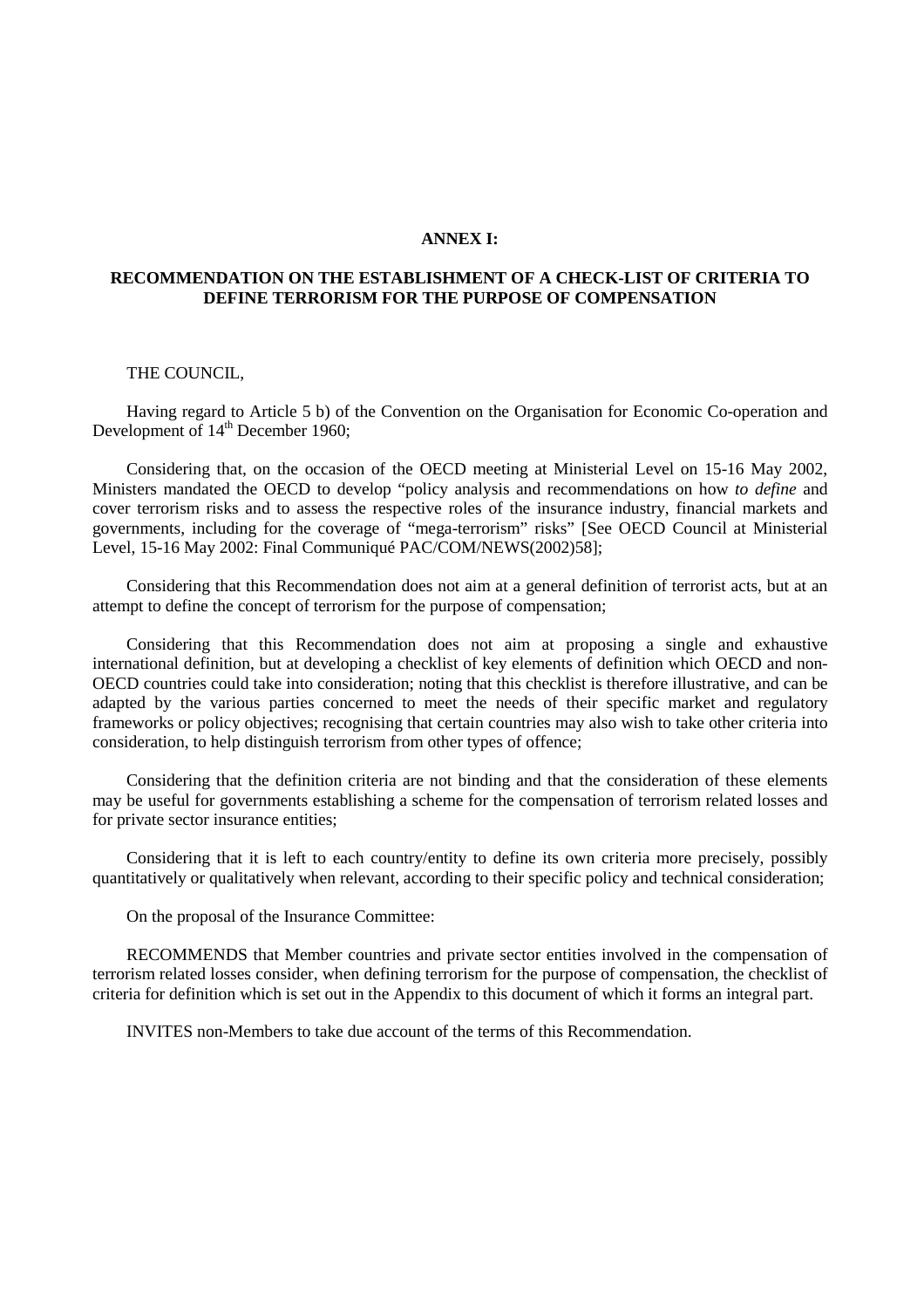# **APPENDIX**

# **CHECK-LIST FOR A DEFINITION OF TERRORISM FOR THE PURPOSE OF COMPENSATION**

This check-list is meant to help private sector entities as well as governments involved in terrorism compensation to define terrorist acts and criteria relevant to determine which terrorist acts can be indemnified, be it through private insurance mechanisms or through other compensation mechanisms. This check-list is illustrative, and neither binding nor exhaustive; it can be adapted by the various parties concerned to mirror specific market and regulatory frameworks or policy objectives.

The following criteria may be considered when defining terrorism acts for the purpose of compensation.

# a) elements of definition of a terrorist act, which could include<sup>(a)</sup>:

# *Criterion 1 - Means and effects*

A terrorist act is:

-- an act, including but not limited to the use of force or violence, causing serious<sup>(b)</sup> harm to human life, or to tangible or intangible property,

 $-$  or a threat thereof entailing serious<sup>(b)</sup> harm;

# *Criterion 2 - Intention*

A terrorist act is committed or threatened:

-- with the intent to influence or destabilize any government or public entity and/or to provoke fear and insecurity in all or part of the population;

-- in support of a political, religious, ethnic, ideological or similar goal.

# **b) factors of insurability, which could include:**

# *Criterion 3 - Technical insurability*<sup>(c)</sup>, including in principle:

-- assessability (probability and severity of losses should be quantifiable);

-- randomness (the time at which the insured event occurs should be unpredictable when the policy is underwritten, and the occurrence itself should be independent of the will of the insured);

-- mutuality (numerous persons exposed to a given hazard should be able to join together to form a risk community within which the risk is shared and diversified).

# *Criterion 4 - Economic insurability*<sup>(c)</sup>, which could depend on the following elements:

-- magnitude of potential losses: it should in principle not exceed the capacity of the private insurance/reinsurance market or the capacity of a mix of private and public multi-layer mechanisms when these exist. The insurability of the risk will be assessed against the maximum aggregate amount of funds made available by the various potential stakeholders (insurers, reinsurers and, possibly, pooling mechanisms allowing (inter)national spreading of risks, and governments) reflecting their respective capacity. The *quantitative segmentation of risks, i.e. the threshold/sub limits (*the *nature and* the *amount of sub-limits*, and the *basis on which they should be calculated*) should be defined ex ante;

-- nature of the potential losses: to be insurable, potential losses should correspond to the lines of business that the available insurance mechanisms are able to cover. The list of business lines to be covered should be defined through an ex-ante *qualitative segmentation of risks.*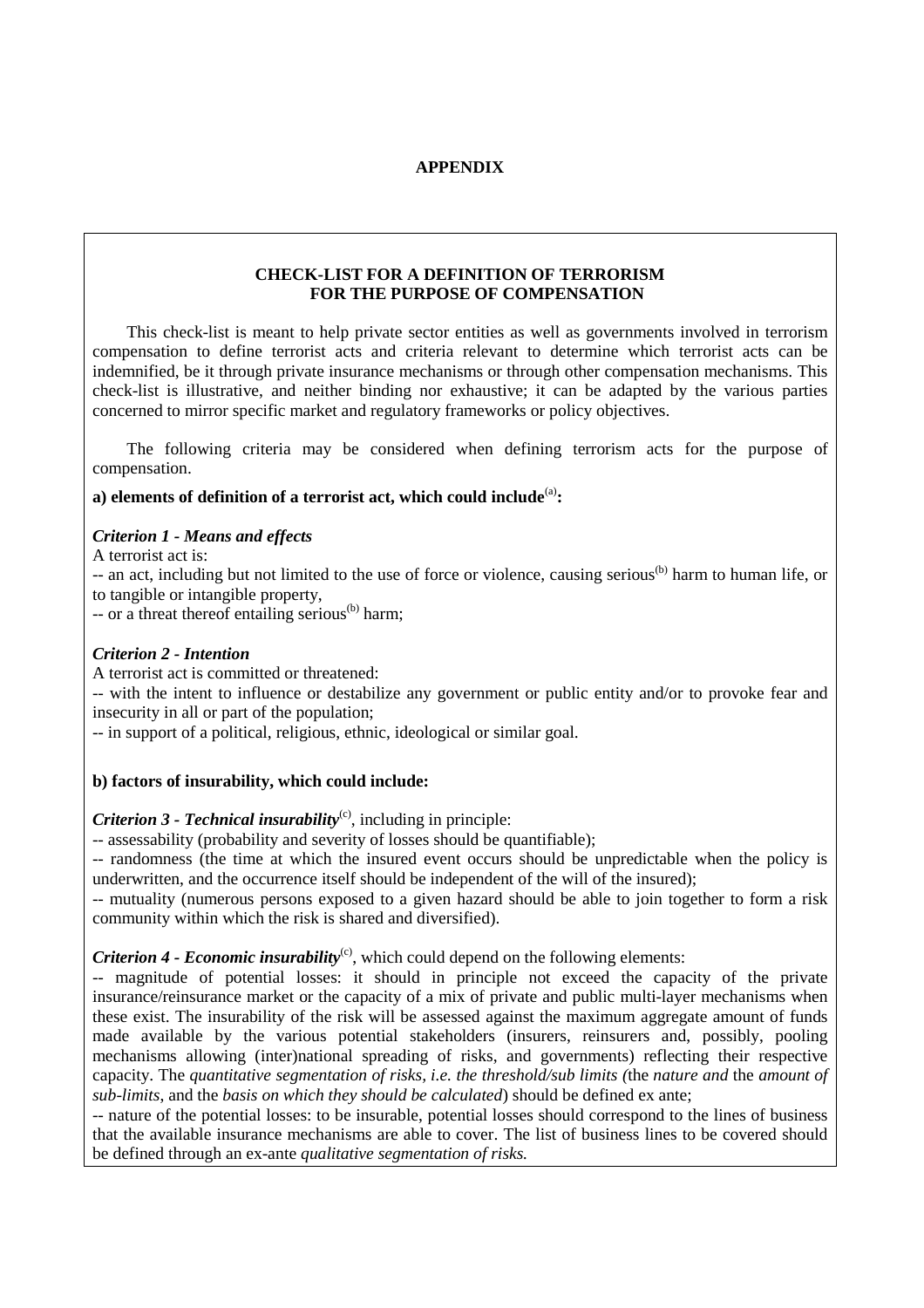-- price of cover: for the risk to be insurable, it should be possible to set an adequate and actuarially fair insurance premium;

# *Criterion 5 - Legal/regulatory insurability*:

Regulatory authorities may decide that a given risk, or type of risk (e.g. worker compensation, business interruption), is - explicitly or implicitly - defined as insurable, for instance through a certification procedure and/or if insurance against this risk is made compulsory. In this case, a risk may be labelled as insurable while other insurability criteria may not be met.

#### **c) factors of compensability (insurance excluded), which could include**:

*Criterion 6 - Compensability by the State*: States need to decide about the possibility of compensation on the basis of their own public policy concerns. The risk should not exceed in magnitude the maximum financial involvement that the State is able or willing to supply for the compensation of losses entailed by terrorism.

*Criterion 7 - Compensability through non-governmental mechanisms*: the technical characteristics of the risk should allow it to be covered through financial mechanisms other than insurance, for instance bonds placed on capital markets.

(a) Certain countries may wish to take other criteria into consideration. The criterion of affiliation to a group or organisation, for instance, has been successfully used in several Member countries to define terrorism acts. Similarly, certain countries may wish not to take into account certain elements mentioned for their own definition of terrorist acts. For instance, the concept of "threat" of terrorism is not considered as a relevant element of definition of terrorism acts in certain countries.

 $<sup>(b)</sup>$  It is left to each country/entity to define the criteria more precisely, possibly quantitatively or qualitatively when relevant,</sup> according to their specific policy and technical consideration. It should however be noted that at least one OECD country has adopted a definition of terrorism based exclusively on qualitative criteria.

<sup>(c)</sup> It should be remembered that, unless terrorism risk insurance has been made compulsory, the determination of the insurability of a risk by private entities ultimately depends on internal analysis and appreciation of the insurance/reinsurance company(ies) at stake. A (re)insurer may decide, for commercial or strategic purposes in particular, to cover a risk that may not easily meet the theoretical criteria of insurability. It may also decide not to cover a risk, to take into account for instance concerns regarding its solvency situation or the balance of its risk portfolio at a given moment in time.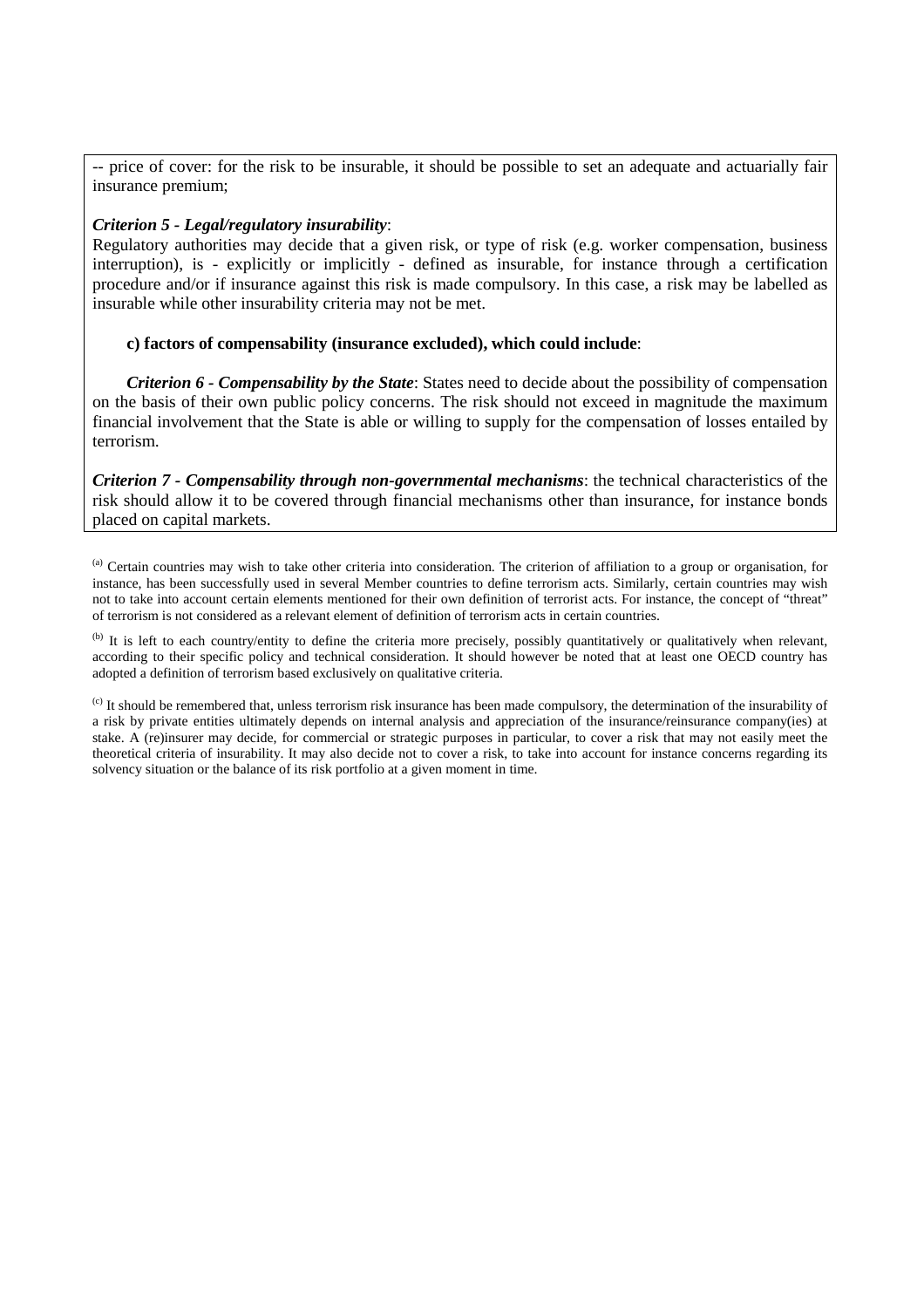# **ANNEX II: ANNOTATIONS**

# **1) RATIONALE OF THE WORK ON THE DEFINITION OF TERRORISM**

# **1.1) Defining terrorism: what for?**

One cannot fight against, punish, or insure against terrorism in the absence of a clear understanding of the concept of terrorism. The definition of terrorism has indeed concrete implications from a penal standpoint, insofar as it serves the purpose of classifying punishable acts and establishing correlative sanctions. It also has concrete implications from the particular standpoint of insurers, to delineate the extent of coverage and the scope of their commitments: the amount of compensation and the responsible party for such compensation will vary a great deal, depending on whether the acts are to be qualified as terrorist acts or not.

The events of 11 September 2001 made the various actors in the insurance sector aware of the need to redefine and assess their commitments with respect to terrorism risk. In many States, the risk of terrorism was generally not explicitly mentioned in contracts and coverage for it was extended at no additional cost generally as part of the protection against fire<sup>4</sup>. Since 11 September, however, insurers and reinsurers have radically changed their underwriting practices with respect to these risks and the insurability of terrorism risks has been closely scrutinised. Accordingly, risks of terrorism have been explicitly excluded or covered, with some States offering the possibility of recourse to compensation mechanisms dedicated to insurance against terrorist acts in excess of a specified amount of losses.

Because it is the subject of an insurance contract, terrorism risk needs to be defined precisely. Insurers and reinsurers must have certainty that the definitions of terrorism used in the clauses of their contracts can be relied upon by all contracting parties.

It is particularly important to distinguish between terrorist acts and other manifestations of violence such as civil war, riots, vandalism, and acts of war, the latter being systematically excluded from insurance cover. Indeed, "terrorism lies on the borderline between political perils, considered as uninsurable by insurers/reinsurers, and socio-political perils, ordinarily covered by those same (re)insurers"<sup>5</sup> .

The detailed drafting of a definition may however need to take into consideration specific features, such as national characteristics. This explains inter alia why the current international exercise was limited to the provision of general criteria which could be considered when developing such detailed definition.

<sup>&</sup>lt;sup>4.</sup> Some lawmakers had also made insurance against terrorism risks compulsory, as had the French parliament, which stipulated in Article 9 of the Act of 9 September 1986 on the fight against terrorism and breaches of State security that "Property insurance contracts shall not exclude the guarantee of insurance against damage resulting from acts of terrorism (defined herein as acts perpetrated with a view to disturbing public order through intimidation or terror) or attacks committed on national soil".

<sup>5.</sup> *Challenges to the Re-/Insurance Industry*, Swiss Re, December 2001.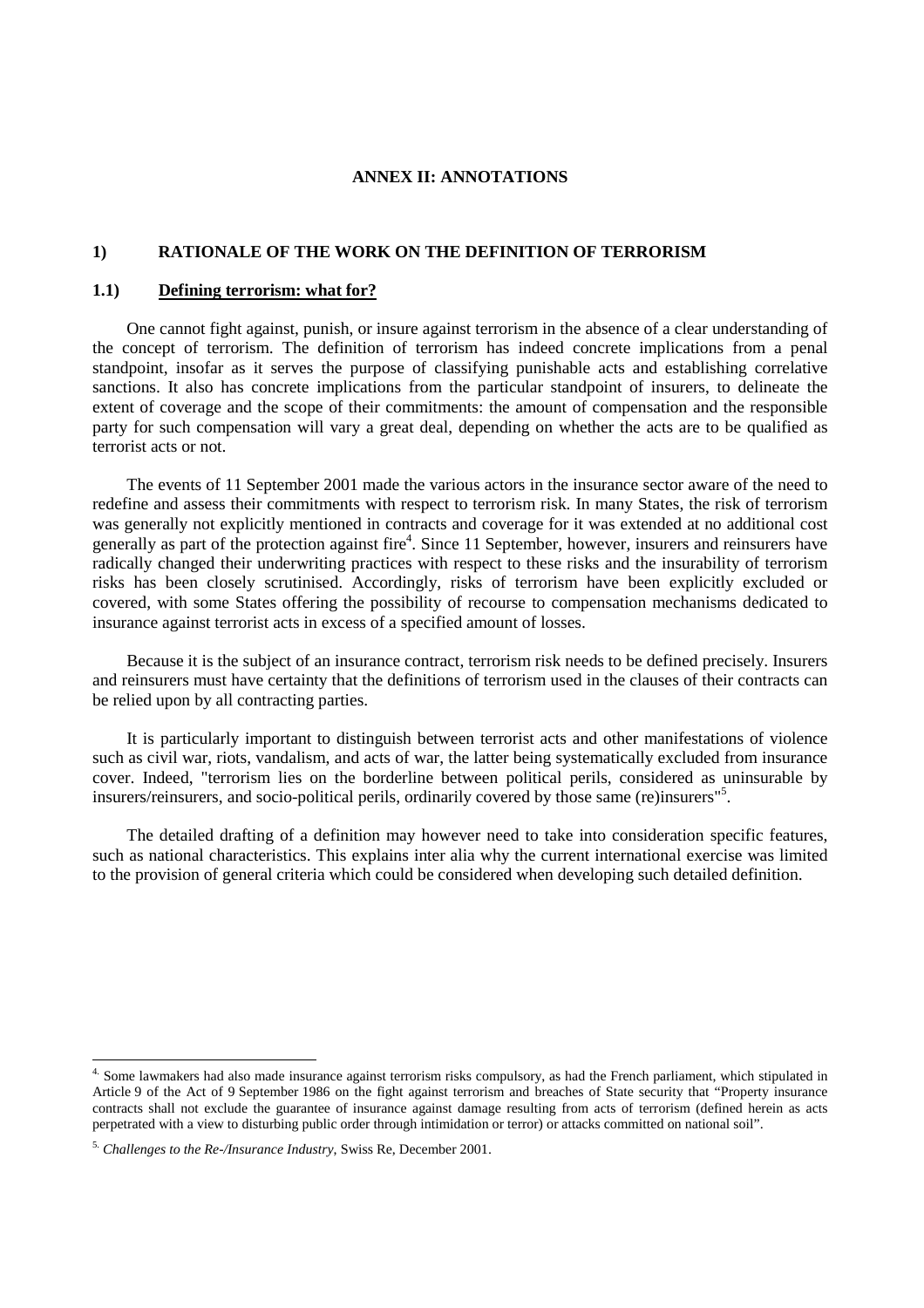

Swiss Re

#### **1.2) International consultations and co-operation: what value added?**

It is certainly useful to compare and analyse the experience of Member countries, in order to make the elements of a definition of terrorism as precise and relevant as possible: some countries have for long been exposed to terrorist attacks, and had to face well before September  $11<sup>th</sup>$  the question of definition of terrorism acts that could trigger terrorism compensation mechanisms. Moreover, the variety of terrorism attacks and the numerous legal and economic problems they have raised over the years have forced the most exposed countries to fine-tune their approach of the concept of terrorism.

Information and experience sharing in this respect may also enhance consistency between the different definitions enforced in national markets or sub-markets, and ease the risk management of multinational companies. Reinsurers for instance, who are heavily exposed to the risk of terrorism in many countries, would benefit from a greater comparability of definitions adopted in various national markets.

Furthermore, September 11<sup>th</sup> 2001 marked the advent of a new type of terrorism radically different from the isolated threats posed by pockets of national or regional terrorists: international terrorism, of unpredictable magnitude, against which no country can claim to be protected. This new threat calls for coordinated reflection on an international scale as to what constitutes terrorism in the  $21<sup>st</sup>$  century, and on the forms and potential magnitude of new attacks, so that terrorism risk can be spread and managed accordingly. Lastly, the issue of definition will be crucial to any consideration that may be given to the introduction of international mechanisms for covering international mega-terrorism risks.

#### **2) ELEMENTS OF DEFINITION OF TERRORIST ACTS FOR THE PURPOSE OF INSURANCE OR OTHER COMPENSATION MECHANISMS**

#### **2.1) Relevance of past work on a general definition of terrorism**

#### **2.1.1) Defining terrorism: a difficult exercise**

Are attacks on political leaders to be qualified as acts of terrorism? Can terrorism acts be inflicted by a State? Is terrorism always international? Should terrorism acts be physically violent, or is it enough to instil fear? Can a terrorism act be inflicted by an individual not acting on behalf of any specific terrorist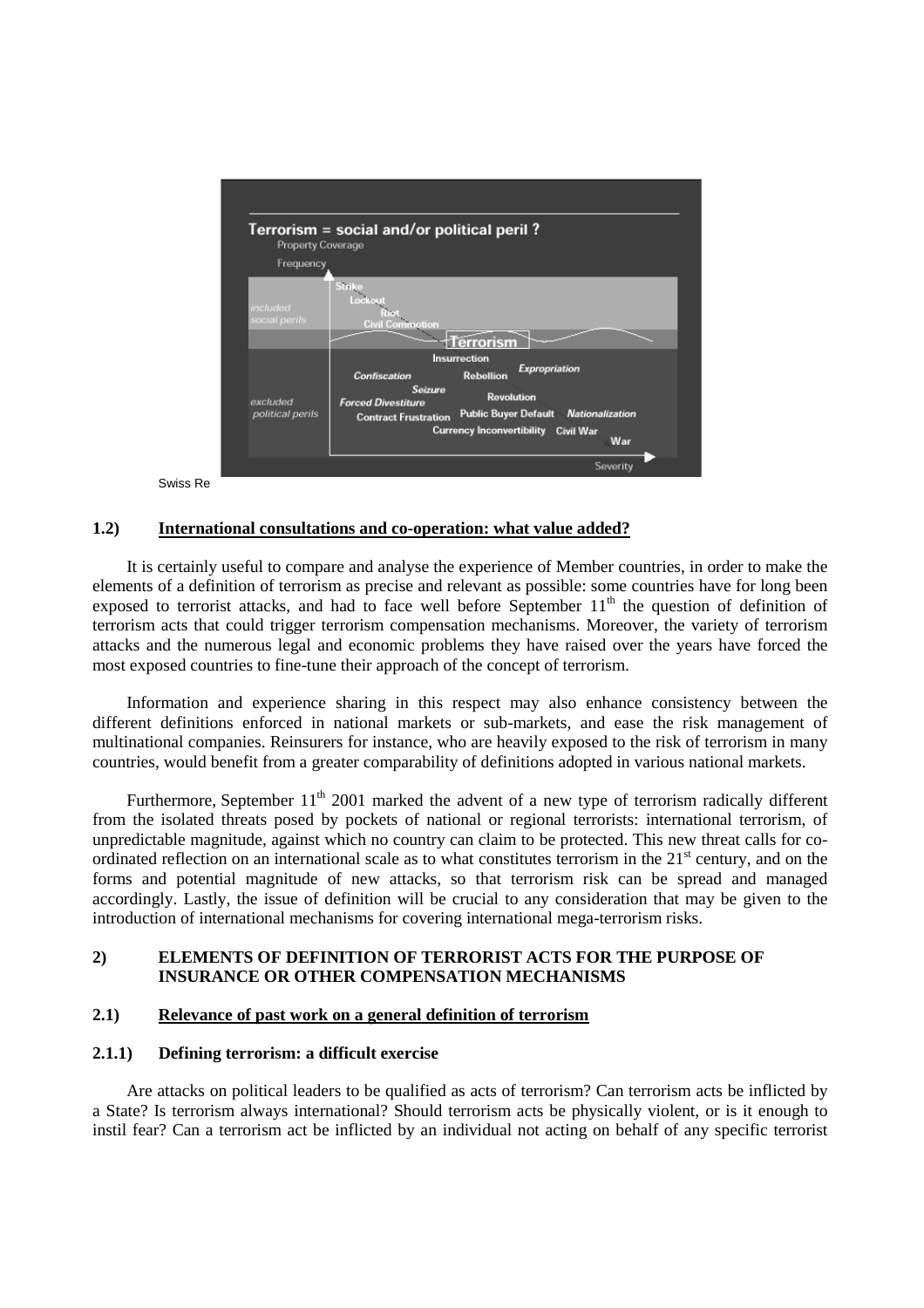organisation or ideology? Are terrorist goals always political by nature? These questions may be answered differently, according to the definition of terrorism considered.

The word "terrorism" is given a great variety of different - and sometimes contradictory - meanings, depending on political, social, national or cultural bias and on the subjective evaluations of the legitimacy of the cause being defended. Moreover, the diversity and constant changes in the manifestations and motivations of terrorism are a source of confusion.

To identify generic elements of definition of terrorism is therefore a complex exercise. The definition must be broad enough to provide adequate protection to people and property, and yet targeted enough not to encroach unnecessarily upon the economy or the freedom of citizens – freedom of movement in particular – and their quality of life. The Commission of the European Communities recently encountered this difficulty: the definition put forward in its proposed framework decision on combating terrorism, meant as sufficiently wide-ranging to allow optimal protection in times of rising terrorist threat, was considered too broad and contrary to certain social freedoms, and attracted criticism. Likewise, Canada's Anti-Terrorism Act (Bill C-36) was challenged on similar grounds.

From an insurance standpoint, the same reluctance to delineate the scope of terrorism has been experienced: in particular, when a definition of terrorism is used for purposes of exclusion, it must not be so broad as to jeopardise businesses that could not operate without insurance cover -- this argument had been invoked by a number of US states to reject the definition of terrorism established by the  $ISO^6$  before the enforcement of the TRIA (US federal Terrorism Risk Insurance Act) -- nor so narrow as to endanger the solvency of insurers/reinsurers.

To circumvent the difficulty of defining terrorism, some legislators resorted to the enumeration of illegal terrorist organisations, or of certain common acts and practices committed by terrorist organisations. However, because terrorism is a fast evolving reality, the forms of future terrorist acts cannot always be anticipated and any list of organisations or acts based on past experience may become rapidly obsolete. A more general approach is therefore necessary.

#### **2.1.2) Controversial developments in international law**

International law does not hold out any "ready to use" definition of terrorism that could provide a strong and non-controversial working basis for the insurance sector. A first attempt to arrive at an internationally acceptable definition was made under the League of Nations. A convention drafted in 1937 defined terrorism as "all criminal acts directed against a State and intended or calculated to create a state of terror in the minds of particular persons or group of persons or general public". This convention, however, never came into existence. In 1992, a report for the UN Crime Branch suggested that acts of terrorism could be defined as the "peacetime equivalent of war crimes". Also, in 1999, a resolution stated that "criminal acts intended or calculated to provoke a state of terror in the general public, a group of persons or particular persons for political purpose are in any circumstances unjustifiable, whatever the considerations of a political, philosophical, ideological, racial, ethnic, religious or other nature that may be invoked to justify them"<sup>7</sup>. In various other work on terrorism, guidance has also been provided on the ways to define

<sup>&</sup>lt;sup>6.</sup> ISO (Insurance Services Office, Inc.) is an organisation that develops standardised insurance contracts for use by property and casualty insurers in the United States.

 $7 \text{ G}$ A Res.51/210 Measures to eliminate international terrorism.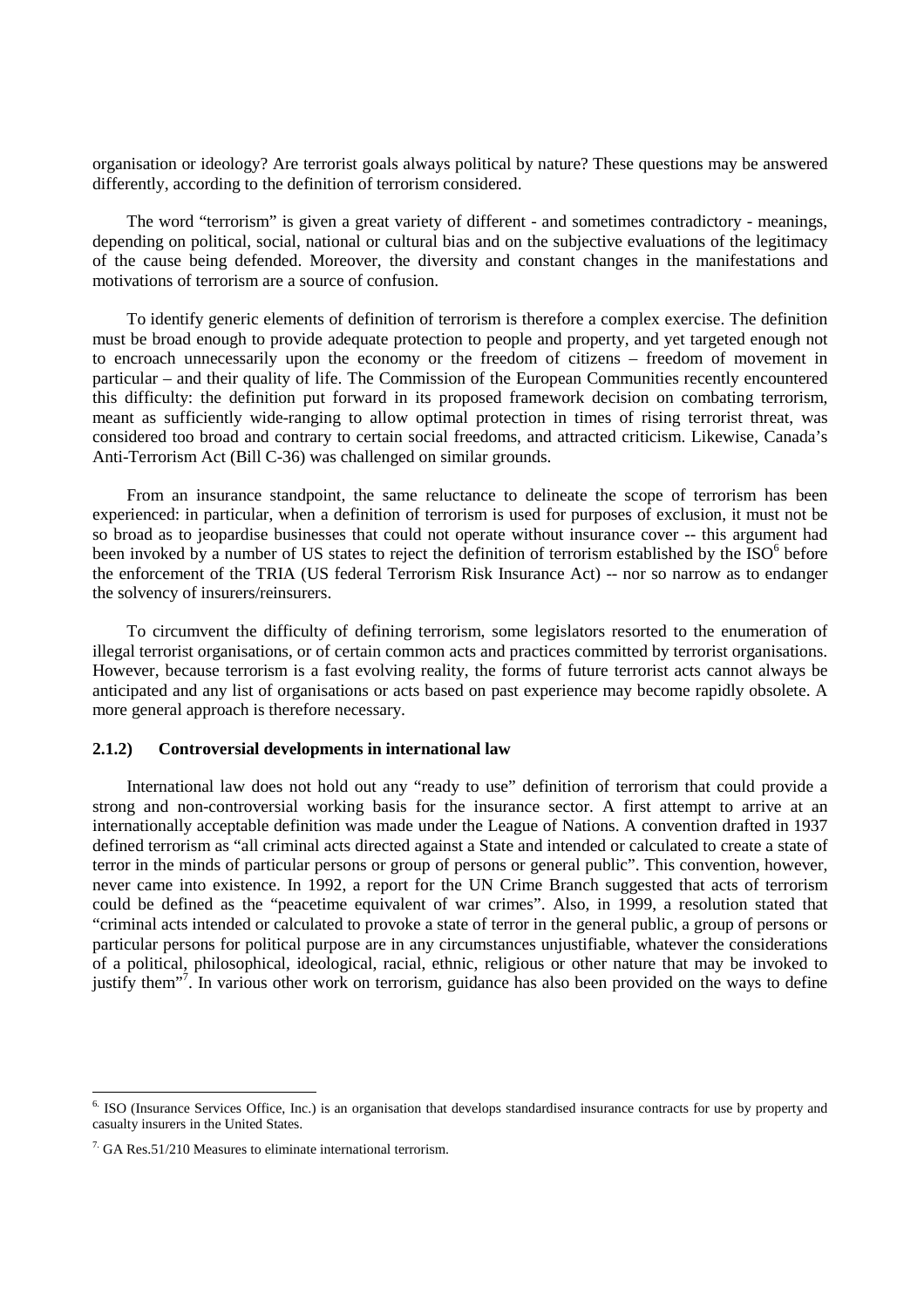this concept<sup>8</sup>. While work is still ongoing, for the time being, the UN members do not have an agreed-upon definition of terrorism.

At the European level, the word 'terrorism' appeared only recently in the legislation, with the 1977 European Convention on the Suppression of Terrorism,<sup>9</sup> which was the first international instrument to deal with terrorism in general terms. Although it contains a list of terrorist acts, it does not provide a positive definition of terrorism. In 1999, in its Recommendation 1426, the Council of Europe gave this definition of terrorism: "any offence committed by individuals or groups resorting to violence or threatening to use violence against a country, its institutions, its population in general or specific individuals which, being motivated by separatist aspirations, extremist ideological conceptions, fanaticism or irrational and subjective factors, is intended to create a climate of terror among official authorities, certain individuals or groups in society, or the general public". A more recent initiative in defining terrorism is that of the Commission of the European Communities, which on 19 September 2001 presented its proposal for a Council Framework Decision on Combating Terrorism [COM(2001)521 final]. In this document, terrorism is defined as "offences, defined according to [the] national law [of each Member State], which are intentionally committed by an individual or a group against one or more countries, their institutions or people with the aim of intimidating them and seriously altering or destroying the political, economic, or social structures of a country". Moreover, Article 3 of the proposal contains a long list of terrorist offences, which, according to the Commission's explanatory memorandum, "could include, for instance, acts of urban violence". This proposal, however, has been criticised, and the Union has been pressed to provide explicit guarantees of the freedoms of association, assembly, and expression and the rights to demonstrate and to organise. As a consequence, the original proposal has been amended and a Council Framework Decision was finally adopted on 13 June 2002<sup>10</sup> (2002/475/JHA - *Official Journal L* 164, 22/06/2002 P. 3 - 7).

9. ETS No. 90.

 <sup>8</sup> The UN General Assembly, in resolution 51/210 of 17 December 1996, established an Ad Hoc Committee to deal with the issue of international terrorism. Since its establishment, the Ad Hoc Committee has negotiated several texts resulting in the adoption of two treaties: the International Convention for the Suppression of Terrorist Bombings adopted by the General Assembly in resolution 52/164 of 15 December 1997 and the International Convention for the Suppression of the Financing of Terrorism adopted by the General Assembly in resolution 54/109 of 9 December 1999; both conventions, however, delineate the scope of terrorist action without defining it. By the end of 2000, work had begun on a draft Comprehensive Convention on International Terrorism: Article 2 of the draft proposal currently under discussion contains a general definition of offences within the meaning of the Convention, but no final agreement has been reached to date. Under the terms of General Assembly resolution 58/81 adopted on 9 December 2003 (operative paragraph 15), the Ad Hoc Committee shall continue to elaborate a Comprehensive Convention on International Terrorism, as a means of further developing a comprehensive legal framework of conventions dealing with international terrorism. Meanwhile, further to UN Security Council Resolution 1373 (2001) of 28 September 2001, the Commonwealth Secretariat adopted Model Legislative Provisions on Measures to Combat Terrorism in order to provide a flexible tool that countries can use in preparing and enacting domestic law to meet their obligations under said resolution. Model Legislative Provisions of September 2002 presents alternative ways of defining a terrorist act: option 1 defines the offence as not requiring a political, ideological or religious motivation in addition to the intent to intimidate the public or a section of the public, or to compel a government or an international organization to do, or refrain from doing, any act, while option 2 requires such a motive. These definitions, however, are merely intended to provide guidance and are not binding.

<sup>&</sup>lt;sup>10.</sup> According to Article 1 of this Framework Decision: "(e)ach Member State shall take the necessary measures to ensure that the intentional acts referred to below in points (a) to (i), as defined as offences under national law, which, given their nature or context, may seriously damage a country or an international organisation where committed with the aim of: - seriously intimidating a population, or - unduly compelling a Government or international organisation to perform or abstain from performing any act, or - seriously destabilising or destroying the fundamental political, constitutional, economic or social structures of a country or an international organisation, shall be deemed to be terrorist offences: (a) attacks upon a person's life which may cause death; (b) attacks upon the physical integrity of a person; (c) kidnapping or hostage taking; (d) causing extensive destruction to a Government or public facility, a transport system, an infrastructure facility, including an information system, a fixed platform located on the continental shelf, a public place or private property likely to endanger human life or result in major economic loss; (e) seizure of aircraft, ships or other means of public or goods transport; (f) manufacture, possession, acquisition, transport, supply or use of weapons, explosives or of nuclear, biological or chemical weapons, as well as research into, and development of,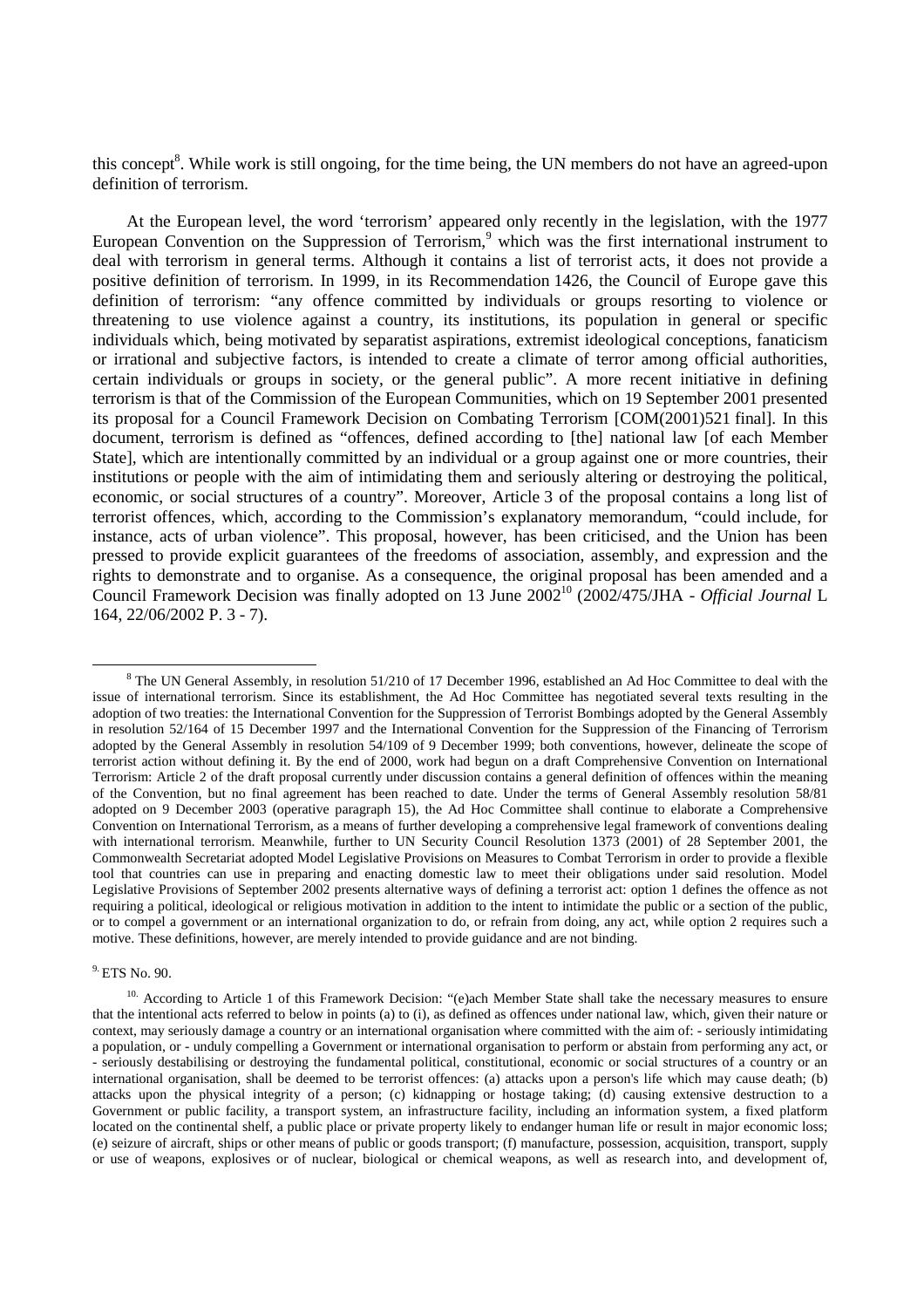# **2.2) Identifying elements of a definition of terrorist acts workable for insurance or other types of compensation purpose**

As mentioned above, international law does not provide for a definition of terrorism agreed upon on a world-wide basis that would be relevant for insurance purpose. At the European level, the Council Framework Decision of 13 June 2002 (2002/475/JHA) does not seem to have been used, so far, as an explicit reference to define terrorism for insurance purposes. Decision makers in the insurance sector had sometimes recourse to definitions enforced at national level, in criminal law for instance. Yet, such definitions are not available in all jurisdictions since only some legislatures have taken the initiative of defining terrorism.<sup>11</sup> Also, in a given country, the definition used even by various governmental entities may not always be the same  $12$ .

Many actors in the insurance sector have therefore developed an operational definition, tailored to the specific constraints of insurance/other types of compensation (in most countries, general legal definitions of terrorism, when they exist, are indeed not imposed on insurers, who may use it or not as they see fit). Initiatives in this regard came from individual insurance or reinsurance companies, insurers' associations, or the State - when specific terrorism compensation mechanism involving State guarantee had been established. Following the 11<sup>th</sup> September attacks, governments have been called upon to play an at least transitory role in many OECD countries, to cover major terrorism risks in particular. Given the political and international dimension of terrorism risk and its potential extreme magnitude, and because of this often new role of the State as a potential actor in the compensation of losses, the involvement of the State in establishing a definition of terrorism for insurance purposes appears relevant. The degree of a State's involvement in defining terrorism may vary, depending on whether it takes part in efforts to formulate a definition, proposes a legal definition or requires political authorities to review acts deemed to be acts of terrorism, and decide whether the acts can be certified as such.

The existing definitions of terrorism used for insurance purposes in OECD Member countries have been collected by the Task Force via a questionnaire. The comparison and analysis of country replies to this questionnaire provides a strong basis to identify key elements of the definition of terrorism. A set of possible definitional elements was subsequently submitted to several rounds of consultation and redrafting by both the Terrorism Insurance Task Force and the Insurance Committee experts.

At the term of this consultation process, it appeared that a definition of terrorism may include the following elements:

− Means and effects:

biological and chemical weapons; (g) release of dangerous substances, or causing fires, floods or explosions the effect of which is to endanger human life; (h) interfering with or disrupting the supply of water, power or any other fundamental natural resource the effect of which is to endanger human life; (i) threatening to commit any of the acts listed in (a) to (h)". It is also expressly stated that the Framework Decision shall not have the effect of altering the obligation to respect fundamental rights and fundamental legal principles as enshrined in Article 6 of the Treaty on European Union.

<sup>&</sup>lt;sup>11.</sup> For instance "in the European Union, there are different situations in Member States in relation to legislation related to terrorism. Some have no specific regulations on terrorism. In these States, terrorist actions are punished as common offences. In other Member States there are specific laws or legal instruments concerning terrorism where the words 'terrorism' or 'terrorist' are expressly mentioned and where some terrorist offences are expressly typified. This is the case in France, Germany, Italy, Portugal, Spain and the United Kingdom." *Explanatory memorandum preceding the Proposal for a Council Framework Decision on Combating Terrorism* [COM(2001)521 final].

<sup>&</sup>lt;sup>12.</sup> In the US for instance, federal agencies failed to agree on a common definition of terrorism. A report by the House Permanent Select Committee on Intelligence subcommittee on terrorism and homeland security had found that practically every agency of the US government with counterterrorism mission uses a different definition of terrorism.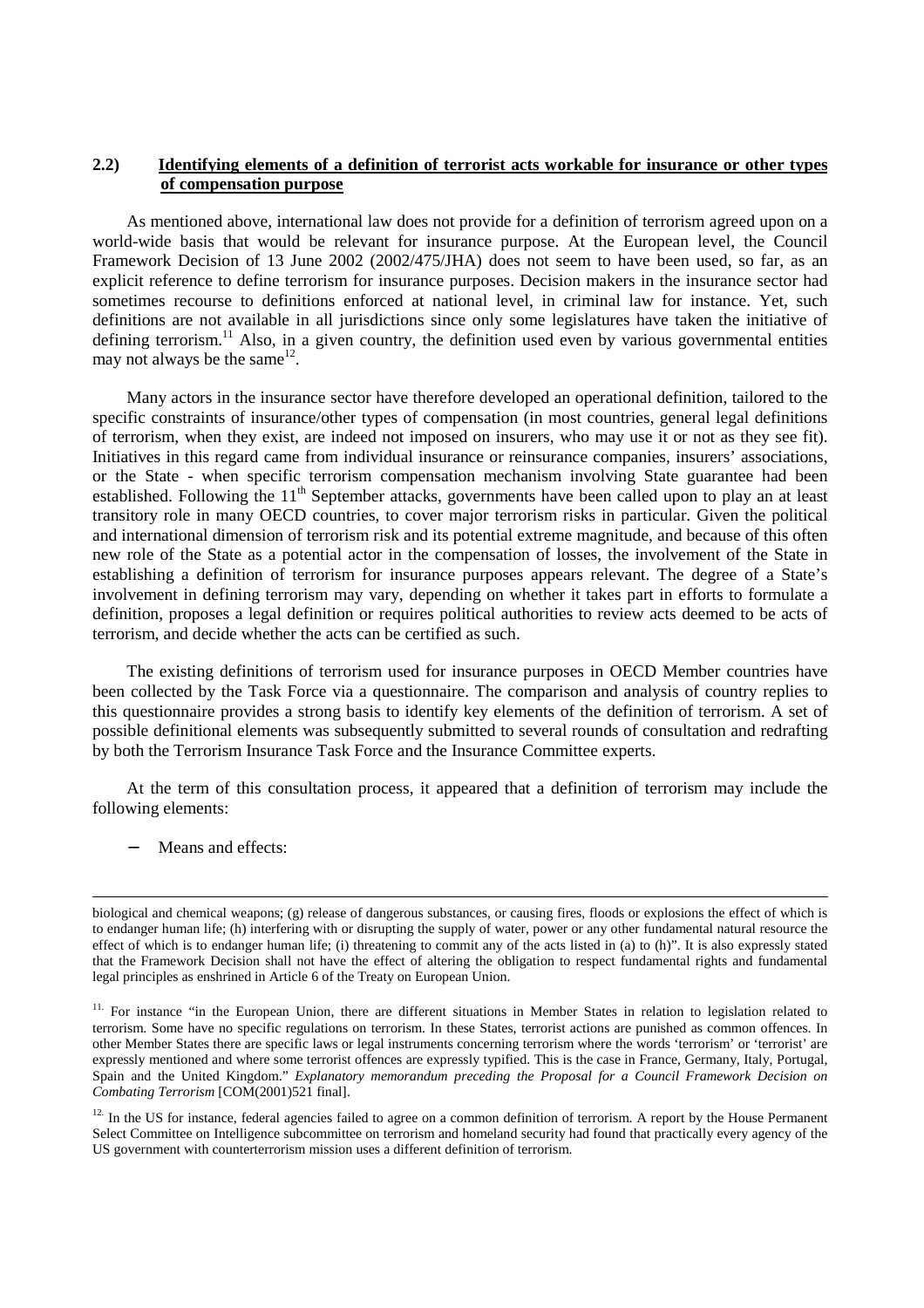Terrorism is manifested by an act, including but not limited to the use of force or violence, causing serious harm to human life, tangible or intangible property, or a threat thereof entailing serious harm.

Intention:

A terrorist act is committed or threatened:

- with the intent to influence or destabilize any government or public entity and/or to provoke fear and insecurity in all or part of the population;
- in support of a political, religious, ethnic, ideological or similar goal.

# **3) ELEMENTS OF A DEFINITION OF INSURABLE/COMPENSABLE TERRORIST ACTS**

Defining the nature of terrorism acts does not however solve the key question for the purpose of compensation, which is the definition of insurable or at least compensable terrorism risks.

After defining terrorist acts, the two following concepts should therefore be clearly defined:

- insurable terrorist acts (acts meeting the criteria for insurability),
- terrorist acts that can be compensated via mechanisms other than insurance (since they do not meet the criteria for insurability).

# **3.1) Terrorism risk insurability: a complex and fast evolving concept**

# **3.1.1**) Criteria for insurability<sup>13</sup> of terrorism risk

This paper will not explore in detail the general criteria for insurability, which is clearly beyond the scope of this brief note. It will focus on the practical insurability challenges and criteria for terrorism risk, as well as on the impact of September  $11<sup>th</sup>$  on terrorism insurability.

Conditions of insurability have been extensively reviewed in the literature<sup>14</sup>. They can for instance be summarised under the following headings<sup>15</sup>: (a) regulatory and legal constraints; (b) the potential for the pooling of risk exposures; (c) sufficient information to price insurance contracts; (d) an acceptable level of moral hazard; (e) the financial capacity to absorb extremely large losses; and (f) commercial feasibility, which allows insurers to charge adequate and actuarially fair prices in order to earn an acceptable rate of return on their capital. This list of criteria, which is not exhaustive, could be categorized as follows:

 $13.$  This chapter focuses on the criteria of insurability by private entities. It should nevertheless be reminded that States may also act as (re)insurers, most often on top of private (re) insurance mechanisms. In this case, capacity or price setting issues for instance are obviously not stated in the same terms.

<sup>14.</sup> See, among others, Berliner, B. (1982) *Limits of insurability of risks*, Englewood Cliffs, NJ, Prentice-Hall, Inc, Faure, M.G. 1995: *The limits of insurability from a Law and Economics Perspective*, Geneva Paper on risk and insurance, 454-462; Skogh, G. (1998), *Development risks, strict liability and the insurability of industrial hazards*, Geneva Paper on risk and insurance, 87, 247, etc.

<sup>&</sup>lt;sup>15.</sup> See Pr G. Dickinson, July 2002, *Insurability challenges for large terrorism and natural catastrophe risks*, OECD (unpublished manuscript).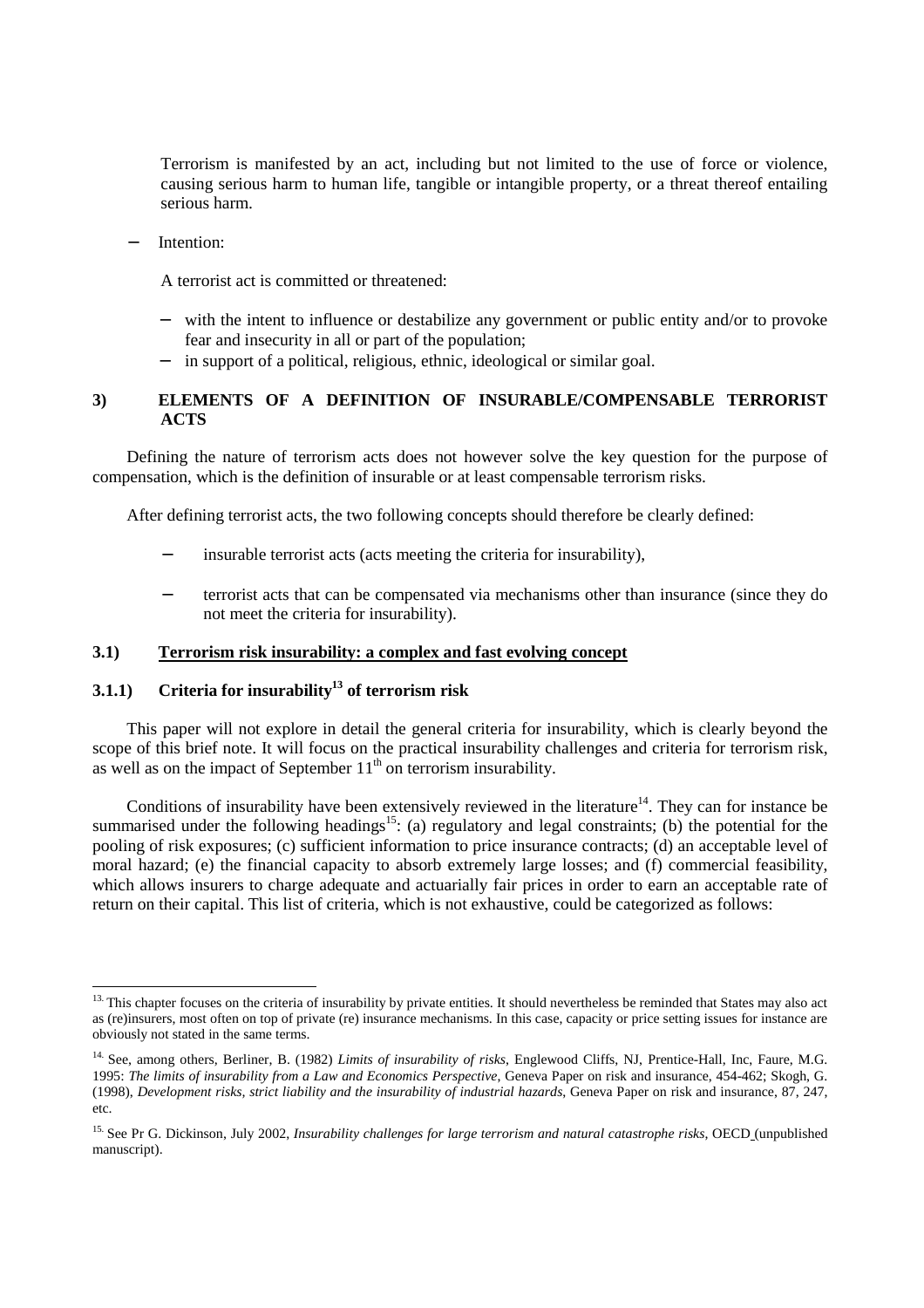- − *Technical insurability*, including in principle:
	- assessability (probability and severity of losses should be quantifiable);
	- randomness (the time at which the insured event occurs should be unpredictable when the policy is underwritten, and the occurrence itself must be independent of the will of the insured);
	- mutuality (numerous persons exposed to a given hazard should be able to join together to form a risk community within which the risk is shared and diversified).
- − *Economic insurability*, which could depend on the following elements:
	- magnitude of potential losses: it should in principle not exceed the capacity of the private insurance/reinsurance market or the capacity of a mix of private and public multi-layer mechanisms when these exist. The insurability of the risk will be assessed against the maximum aggregate amount of funds made available by the various potential stakeholders (insurers, reinsurers, governments, and possibly pooling mechanisms allowing (inter)national spreading of risks, and governments) reflecting their respective capacity. The *quantitative threshold/sub limits -* their *nature,* their *amount*, and the *basis on which they should be calculated* - should be defined ex ante;
	- nature of potential losses: to be insurable, potential losses should correspond to the lines of business that the existing insurance mechanisms are able to cover. The list of business lines to be covered should be defined through an ex-ante *qualitative segmentation of risks.*
	- price of cover: for the risk to be insurable, it should be possible to set both adequate and actuarially fair insurance premium;

# − *Legal/regulatory insurability*16:

 $\overline{a}$ 

Regulatory authorities may decide that a given risk, or type of risk (e.g. worker compensation, business interruption), will be - explicitly or implicitly - defined as insurable for instance through a certification procedure*<sup>17</sup>* and/or if insurance against this risk is made compulsory. In this case, a risk may be labelled as insurable while other insurability criteria may not be met.

#### **3.1.2) The evolution of insurability of terrorism risk since September 2001**

Since September 2001, the appreciation of terrorist risk insurability against these criteria has evolved rapidly. Terrorism risks potentially comprise events of such magnitude and diversity that, after the heavy losses incurred in the wake of the attacks of 11 September 2001, insurers and reinsurers have preferred to adopt a prudent stand and exclude them altogether as uninsurable or restrict drastically the cover while substantially raising the level of premium. This trend has since slowed down as several private operators

<sup>&</sup>lt;sup>16.</sup> National policy considerations may sometimes play a decisive role in the decision to indemnify certain risks, even though they may not easily meet more theoretical criteria of insurability.

<sup>&</sup>lt;sup>17.</sup> Certification appears as a useful criterion, although it raises complex policy issues. This criterion has been made compulsory in the US for instance. In this country, terrorism acts can be insured through TRIA only after a governmental representative has certified that the acts considered were terrorism acts. To be effective, the certification by a governmental representative can usually not be subject to appeal. Such certification is certainly a guarantee of seriousness in the examination of the nature of the act, although the certification may also induce some political bias: through the certification requirement, the legal determination of an act of terrorism could be turned into a more political determination. The certification procedure also creates timing issues and uncertainties, which are difficult to cope with for insurers – these reasons have been put forward in Spain to abolish the certification procedure.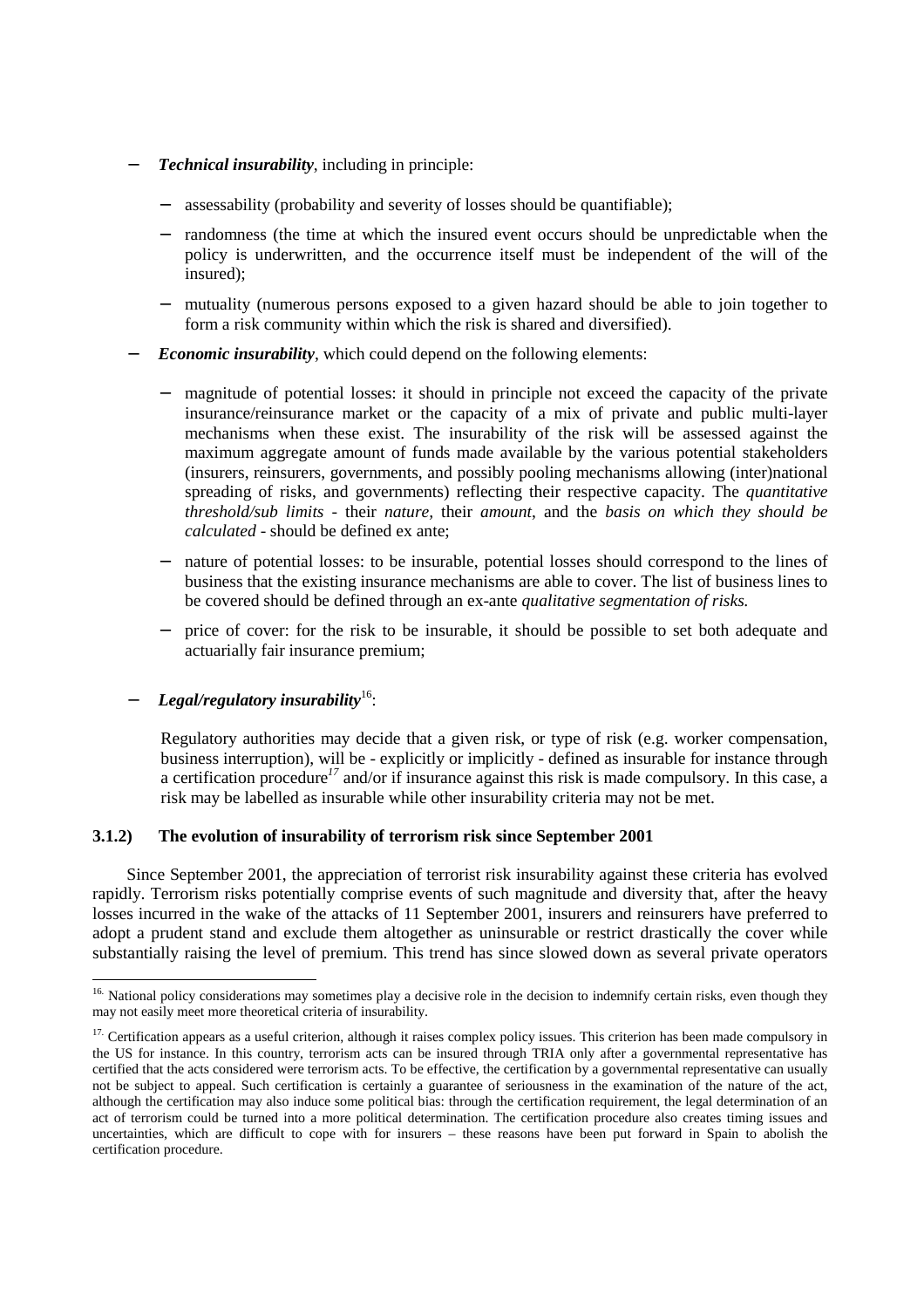were ready to come back on this market and take advantage of potentially profitable niches. The present situation regarding terrorism insurability is therefore generally more balanced, and the scope of terrorism insurance offer has been widened. Nevertheless, insurers and reinsurers have adopted very selective underwriting practices, and market perspectives remain very hard to predict.

#### **3.1.3) Main factors behind the evolution of insurability of terrorism risks**

Terrorism risk poses serious challenges to the insurance market. The frequency, magnitude and location of future terrorist attacks are obviously difficult to predict: for lack of relevant statistical series on past attacks comparable to those of September  $11<sup>th</sup> 2001<sup>18</sup>$ , and faced with events dictated by terrorists intentions, that are less decodable that could be for instance certain meteorological parameter preceding natural catastrophes, insurers are left deprived of key risk management tools. Other technical obstacles also hinder insurability, and in particular: the problems encountered in pooling these risks, their high concentration and correlation (making prevention even more complex), adverse selection phenomena, or the difficulties to estimate the probability and magnitude of damages for potentially ubiquitous risks. These obstacles, first considered as insurmountable, still explain insurance and reinsurance market difficulties to cope with terrorism risk.

Nevertheless, recent changes in market response to terrorist risks reflect a certain evolution in the ability of insurers/reinsurers to manage them. The sophistication of private insurance techniques to respond to the new forms of terrorism risks, and in particular the dynamism in the area of terrorism risk modeling*<sup>19</sup>*, is certainly encouraging – even if such models are necessarily more subjective than models relative to natural or industrial catastrophes. Consequently, some of the technical obstacles to terrorism insurability may progressively be lifted, even though several characteristics of terrorism risks mentioned above structurally hinder insurability for certain lines of business, and above certain amount of losses.

The other decisive evolution in favour of insurability has been the supply of new capacity. After the attacks on the WTC, the fear that capacity may not be sufficient to absorb new terrorism risks was one of the major obstacles to insurer involvement. In response to the capacity problem, many have endeavoured to accelerate capacity building in the terrorism insurance business. Certain companies have recapitalised the terrorism insurance activity while several new ventures have been created. Various pooling mechanisms have also been designed to make up for the limited financial capacity of individual entities.

Lastly, a decisive impetus in many markets was given by governments, willing to best protect their citizens and commercial entities, and to avoid major disruption in economic activity. State backing, and the enforcement of private and public/private mechanism specifically devoted to the coverage of terrorism risks, has proven to be a key condition of private players' involvement on the terrorism market above a certain level of risk exposure.

#### **3.2) Compensation through non insurance mechanisms**

 $\overline{a}$ 

If a risk cannot be covered through insurance mechanisms, compensation for losses resulting from its occurrence may nevertheless be compensated, if it meets the criteria required for:

<sup>18</sup> Even though some 20 000 acts of international terrorism have been recorded in the last 30 years (See Swiss Re in *Terrorism*  risks in property insurance and their insurability after September 2001 (2003), the WTC attacks had no precedent, in particular with regard to their magnitude. Past statistical material was therefore not sufficient to foresee any such attack and will also be of limited relevance for the modelling of possible future mega terrorist acts.

<sup>&</sup>lt;sup>19.</sup> Endeavours in this area are lead by the three main modeling firms: Applied Insurance Research, EQECAT and Risk Management Solutions. These firms have developed sophisticated models based on extensive data bases allowing in particular an assessment of the impact of a large number of terrorism attack scenarios.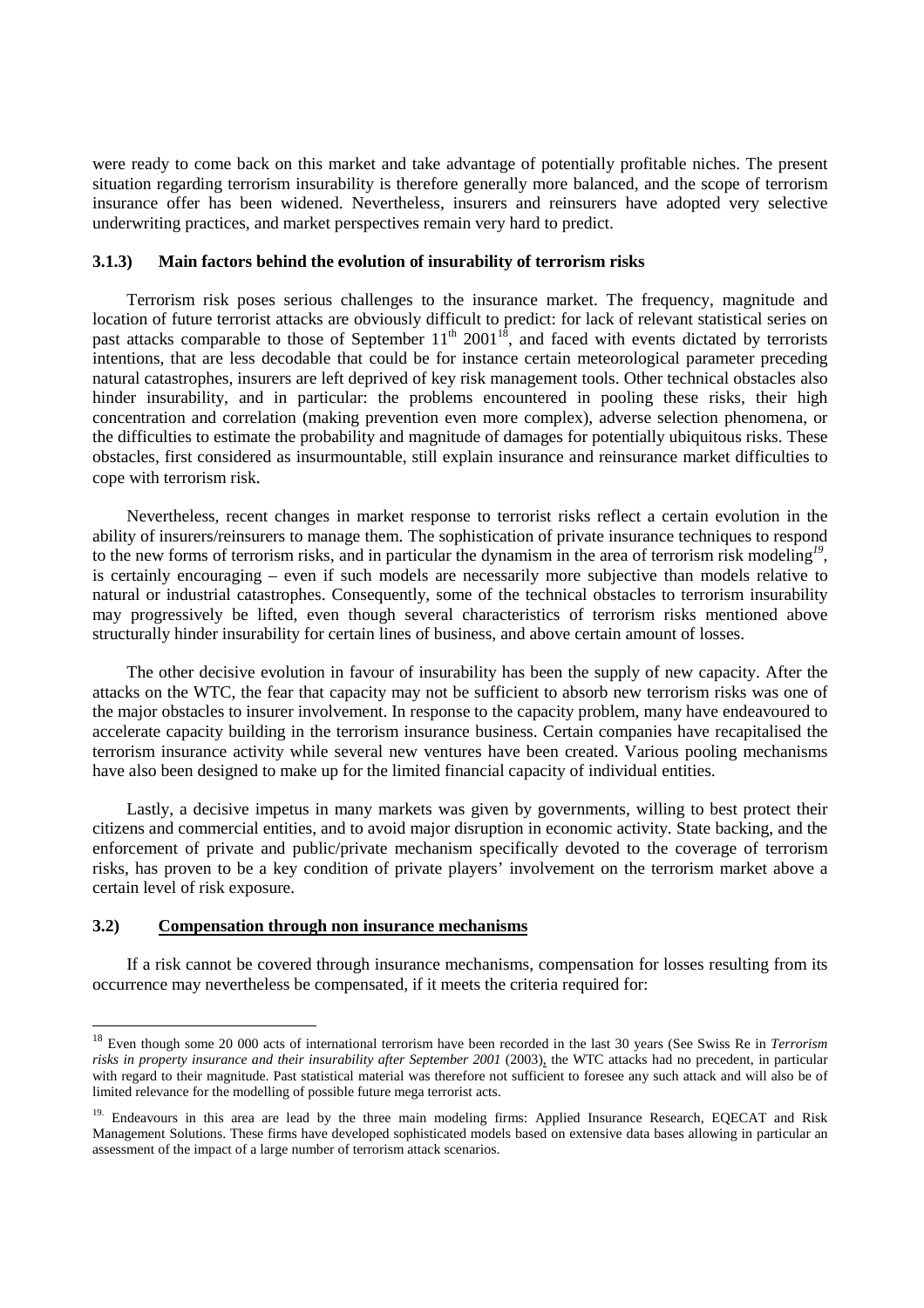- **Compensation by the State:** States need to decide about the possibility of compensation on the basis of their own public policy concerns. The risk should not exceed in magnitude the maximum financial involvement that the State is able or willing to supply for the compensation of losses entailed by terrorism, without endangering national economic equilibrium;
- − **Compensation through non-governmental mechanisms:** the technical characteristics of the risk should allow it to be covered through financial mechanisms other than insurance, for instance bonds placed on capital markets $^{20}$ .

The organisation of compensation of terrorism risks through non insurance mechanisms has also gone through important changes since September  $11<sup>th</sup>$ . As it is meant to complement or replace a limited insurance capacity, it obviously mirrors the awareness of terrorism threat, as well as the trends in insurability, and in particular the changing technical characteristics of the risks to be covered, the difficulties or progress of the insurance market in the management of these new risks, or national market capacity and reinsurance availability.

Since the WTC attacks and the shrinkage of insurance/reinsurance capacity, several governments have offered to complement insurance mechanisms with other types of compensation, such as credit lines or free compensation of losses above a certain amount of damages. Such State involvement as a provider of non insurance compensation should be distinguished from the involvement of States as providers of additional insurance/reinsurance capacity, also organised in several countries.

Besides, the shrinkage of capacity following September  $11<sup>th</sup>$  was seen as an opportunity for new financial market instruments (comparable to those created to cover natural catastrophe risks in the mid 90s'), and "terrorism bonds" in particular, to develop as alternatives to limited and expensive insurance/reinsurance products. However, these transactions remain comparatively expensive and complex, while the underlying risk – the frequency and severity of terrorist attacks - is perceived by investors as difficult to assess. While two transactions covering terrorism risk (bundled with other risks) have been initiated in 2003, by the FIFA and Swiss Re respectively, these alternative risk transfer solutions are not expected to increase substantially market capacity.

# **3.3) Towards quantitative and qualitative criteria of insurability and compensability**

Beyond the identification of general criteria for insurance or other forms of compensation, each operator and/or market (when a national compensation scheme is established), has to define quantitative and qualitative criteria to determine what type of risks can be covered, by which entity or mechanism, and up to what amount. This could be done through:

- − Quantitative thresholds, reflecting the maximum amount of losses insurable by a given coverage mechanism (individual insurer/reinsurer, private pool, State when involved, etc…), and ultimately the limit of global national capacity above which a risk would need to be excluded as currently impossible to compensate.
- − A qualitative classification of the nature of potential losses i.e. mainly of insurance lines involved (private/commercial lines, third party liability, business interruption, worker compensation, etc.)

<sup>&</sup>lt;sup>20.</sup> Financial markets can provide a complementary capacity to conventional insurance and reinsurance markets; they are particularly attractive in case of shrinkage of insurance/reinsurance offer and consecutive rise in premiums.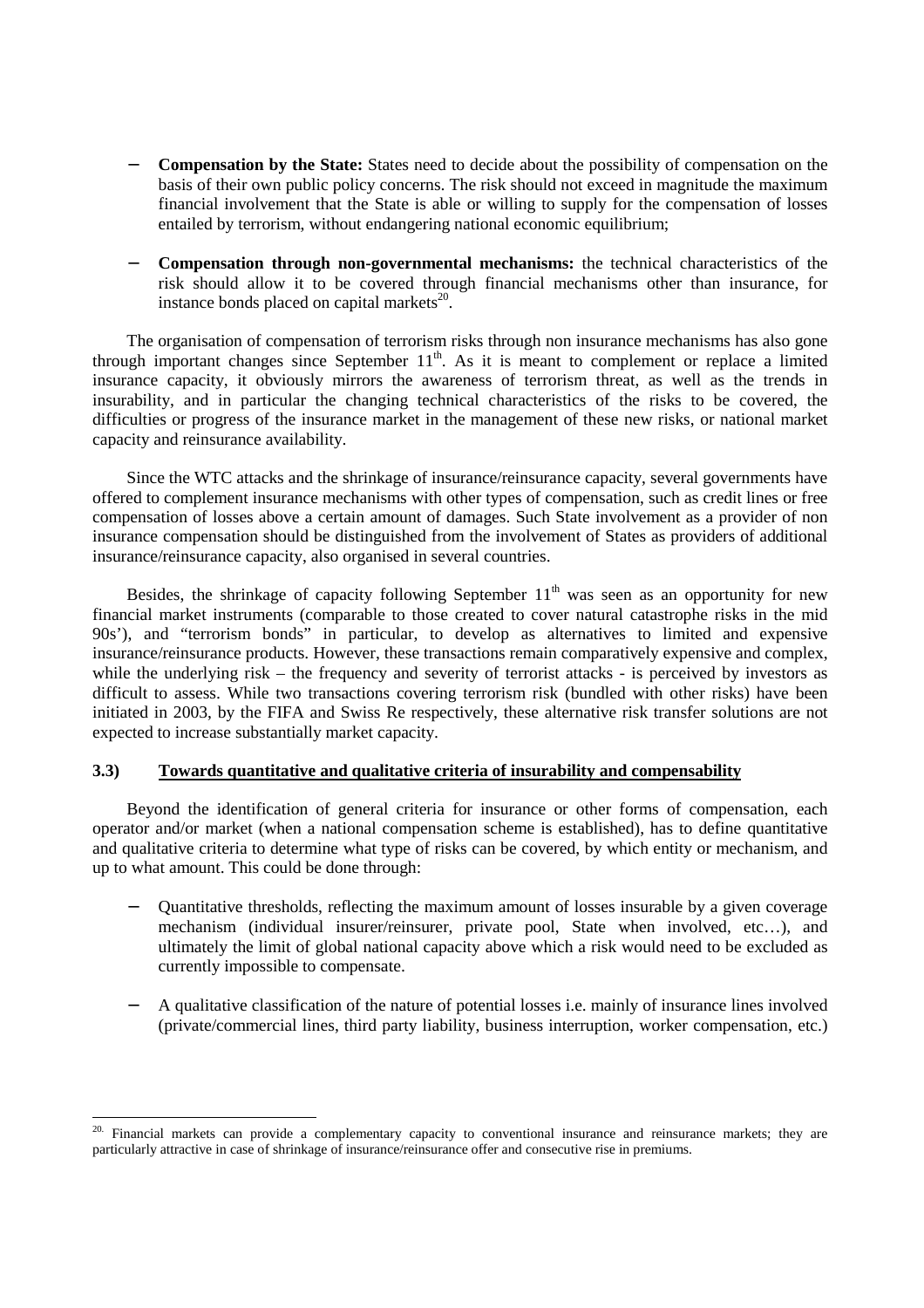differentiating between those than can be covered and those that need to remain excluded under a given terrorism coverage mechanism.<sup>21</sup>

# **3.3.1) The quantitative criterion: defining the maximum amount of losses that can be absorbed by each party involved in terrorism risk coverage**

#### • *Level of sub-limits delineating the scope of intervention of the various stakeholders*

The insurability of terrorist risks, and the type of insurance mechanism requested to cover a risk, could be determined according to pre-defined thresholds/sublimits delineating the scope of intervention of the various players. Risks could therefore be classified according to the type of coverage mechanisms or "layer" to be triggered when claims arise. One could differentiate, at the national level, between:

- o *Privately insurable terrorism risks, i.e.* terrorism acts that meet the insurability criteria and in particular that of adequacy between risk magnitude and insurance capacity: these risks involve human and economic damages that would not exceed the private market capacity (insured retention + insurer intervention - backed by reinsurance treaties and possibly by pooling mechanisms);
- o *Risks insurable through national private/public partnership (when existing),* i.e. risks that meet the technical insurability criteria but exceed the private insurance/reinsurance market capacity
- o *Risks currently uninsurable although they can be compensated through State support or through (non-insurance) financial mechanisms*. This would refer to risks that fail to meet the insurability criteria, but for which the State would accept to offer compensation through a non insurance mechanism, or which could be covered through other financial mechanisms such as the securitisation of terrorism risk.
- $\circ$  *Risks that cannot currently be indemnified at the national level*<sup>22</sup>, since they involve damages potentially exceeding a country's financial capacity - or willingness - to compensate for market failure and to compensate for losses, without endangering the national economy.

This categorisation of risks is obviously fluid, since it relies on fast evolving risks, insurance techniques and degree of State involvement.

# • *Nature of thresholds : measuring the magnitude of losses*

There are several options to measure the importance of damages incurred and define the nature of intervention thresholds.

o The extent of the damage can be measured primarily by the **number of losses of human life and bodily injuries**. The definition drawn up jointly by the ISO and the NAIC in the United States before the Terrorism Risk Insurance Act was passed was illustrative of this approach. It included

<sup>&</sup>lt;sup>21.</sup> Some countries also added differentiation relating to other qualitative characteristics than the line of business involved. They may for instance introduce *causality* clause: until 2002 the Pool Re scheme in the UK only covered commercial property damage and consequent business interruption costs arising from an act of terrorism which results in fire and explosion. Since 2002, however, the scheme was extended to cover acts of terrorism which cause commercial property damage and consequent business interruption by "all risks" (though with some exclusions, for instance for war risks). In the US, a qualification of *nationality*  applies: only international terrorism acts (those by non-US citizens) are indemnified under the TRIA. Such qualifications are however rare and country specific; it was therefore thought that they should not appear among general elements of definition.

<sup>&</sup>lt;sup>22.</sup> Even with the support of reinsurance markets (international by nature).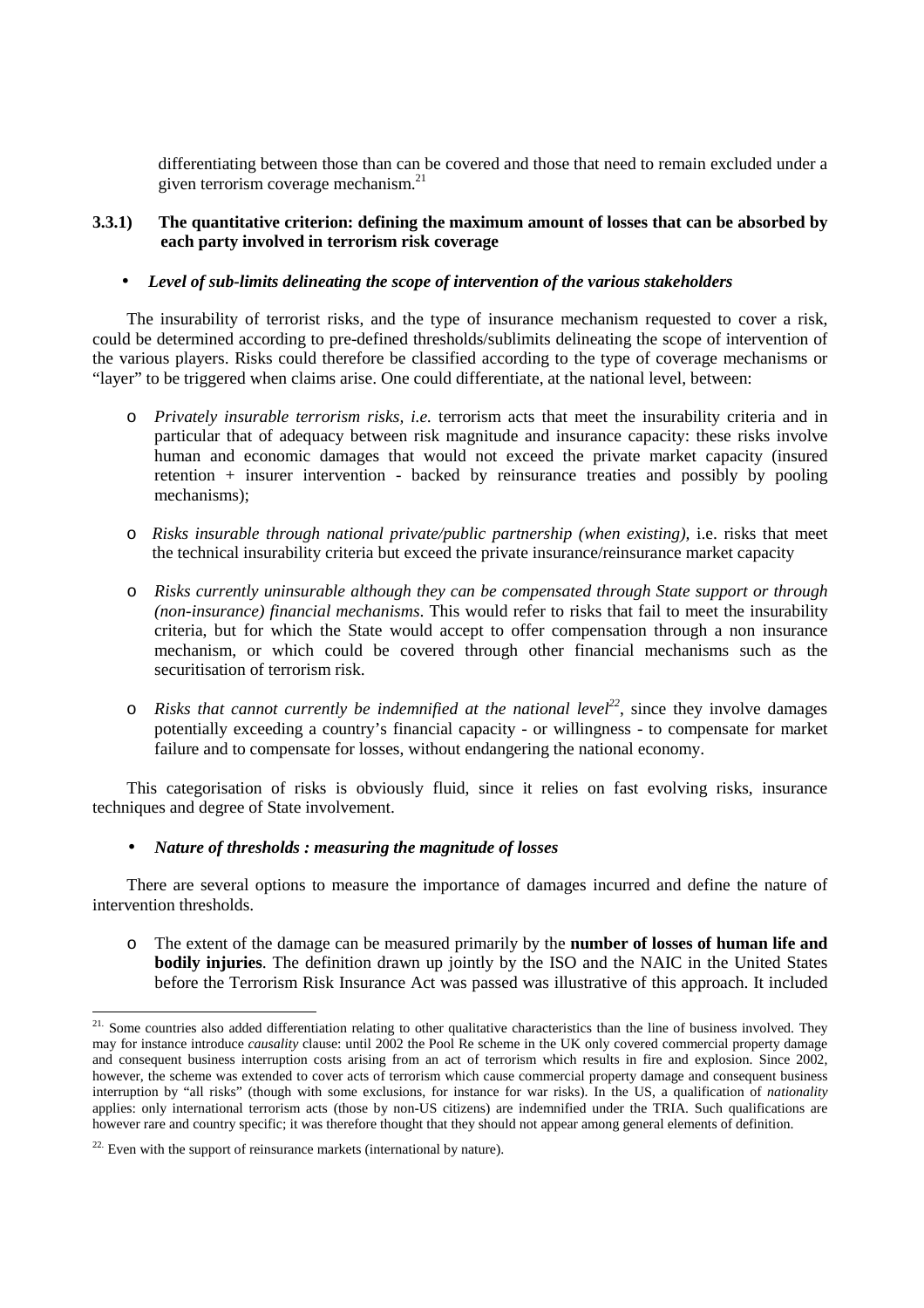not only qualitative criteria for characterising a terrorist act, but also quantitative criteria, and in particular a threshold of 50 seriously or fatally injured victims.

o The **amount of the financial damage incurred** is another possible criterion, which has generally been adopted by the schemes currently in existence.

When a terrorism insurance scheme is introduced, an amount of damage needs to be defined, that will delineate the scope of intervention of the individual insurers and that of the scheme. Such schemes usually cover risks above a certain critical mass. Under the US Terrorism Risk Insurance Act for instance, an act must cause at least \$5 million in damage to be covered by the programme.<sup>23</sup> In France, GAREAT covers only risks of an insured value above Euro 6 million. In Germany, Extremus AG covers risks of and insured value above Euro 25 million.

At the other end of the risk spectrum, a maximum amount of losses that can be covered may also be defined. In the absence of an international compensation mechanism, extreme risks remain uncovered, since State intervention itself is capped, *de jure* or *de facto*. The maximum amount of losses for which compensation can be granted is therefore defined as the available capacity of the private market to cover terrorism risk, or, in case of State guarantee, as the estimated maximum financial involvement that the State is able or willing to supply for the compensation of losses entailed by terrorism, without endangering national economic stability. This upper limit may for instance correspond to the \$100 Bn per year set in the USA for State involvement<sup>24</sup>, or to the Euro 8bn limit fixed in Germany. It should however be highlighted that several countries have opted for an open-ended state guarantee system. The UK and Spain have experienced success with such schemes for many years. More recently, France has also chosen not to set any ceiling to State intervention: the State will reinsure the GAREAT pool above Euro 2bn for 2004, 2005 and 2006. Similarly, the Australian scheme does not stipulate the maximum loss amount that can be indemnified. It was decided to cover all losses that result from defined acts of terrorism, with the insurance industry retaining the first layer of loss of \$A10M per event (but with the retention of each individual insurer capped at \$A1M per year). If insured damage exceeds the total of \$A10.3bn plus the retention, a reduction factor is applied to payouts.

The various thresholds differentiating the risks according to their magnitude can be established on different bases: event vs. time period, single company vs. entire market, upon each company performance, as measured by its market share or amount of premiums collected, etc. While the definition of threshold is necessary, a certain amount of flexibility should be maintained. The possibility to opt for a case-by-case examination by competent authorities of the importance of the damage incurred could also be left open. This solution may prove more operational in case of damage to intangible goods, public health, electronic systems or caused by business interruption – the magnitude of which may not be easily and rapidly quantifiable. Lastly, possibilities of weighting various thresholds could be contemplated as well.

# **3.3.2) The qualitative classification: defining which lines of business the various insurance coverage mechanisms can cover**

Risks also need to be segmented qualitatively. If a given risk (e.g. attack of a commercial building) is qualified as insurable, it most often does not follow that all lines of business where losses may be suffered will be covered: this will (for terrorism as for other types of risks) need to be defined ex-ante.

<sup>&</sup>lt;sup>23.</sup> The US Terrorism Insurance Act will expire in December 2005 and its extension is uncertain at this stage. Consequently, one might expect a change in the definition of a terrorist act used in the US for insurance purposes after that date.

 $24.$  Beyond this cap, Congress will determine the sources and procedures for the excess payments.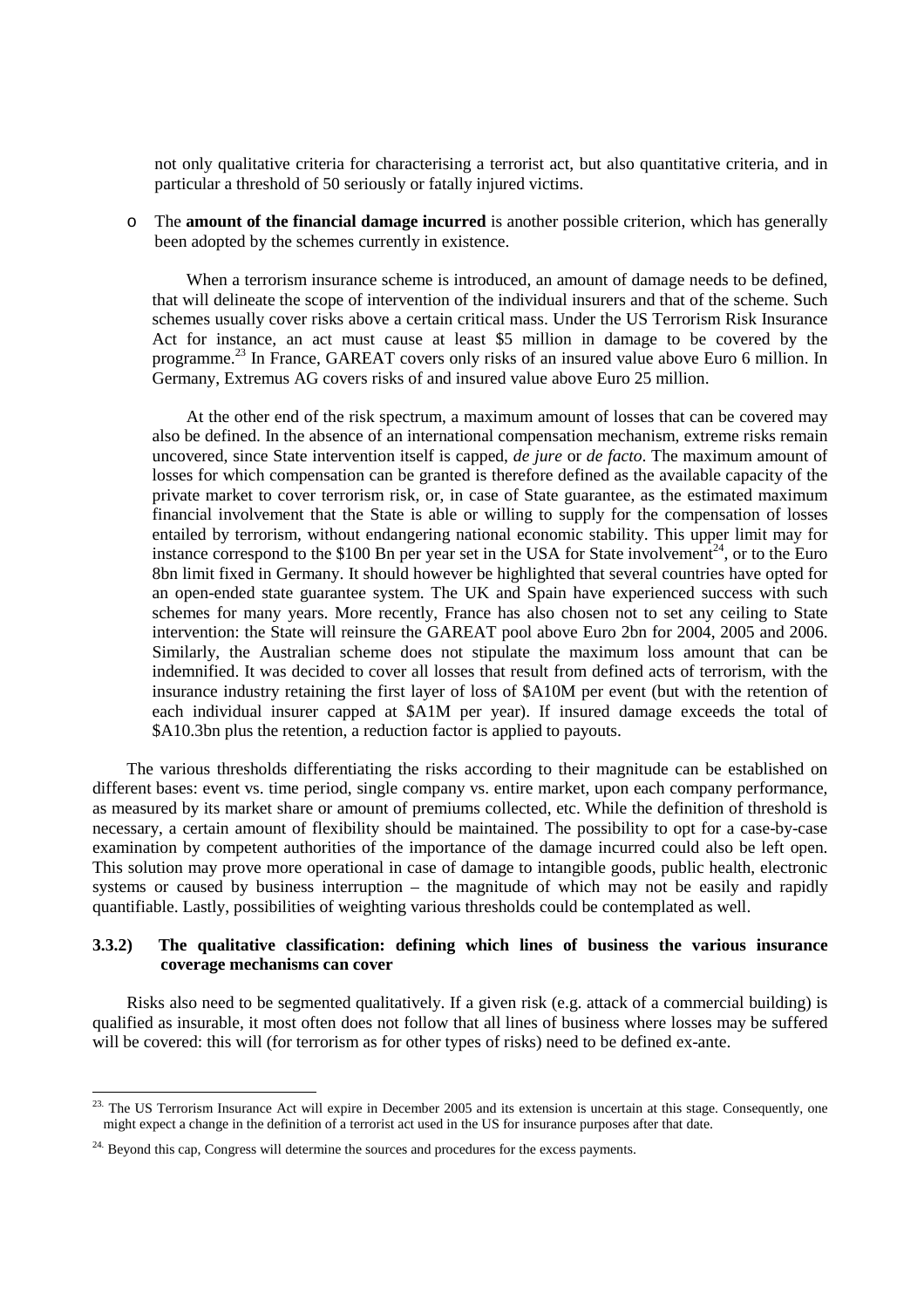It is interesting to note in this respect that the various countries that have set up schemes benefiting from public guarantee to insure terrorism risks are not always covering the same types of losses. The exclusion of certain insurance lines, such as third party liability, has been debated at length in several countries. In countries like Germany, it was a condition sine qua non for government intervention that the insurance industry should provide sufficient capacity in life, health, accidents and liability insurance to cover the risk of terrorism in these areas. Workers compensation (covered even in case of war under the US scheme, but excluded by the UK Pool Re for instance)- or bodily injury - are not treated the same way across borders. Lastly, the list of covered losses may also evolve in a given country, further to market or political developments for instance.

# **3.4) Theoretical and actual insurability: the issue of price**

One of the criteria for insurability refers to the possibility of setting economically adequate premiums. This implies that, for the insurer, certain technical characteristics of the risks be gathered to allow for a premium commensurate with the risk to be calculated (the "actuarially justified premium"). Meanwhile, on the demand side, the set level of premium should also be considered as affordable by potential insured parties.

Several years after September 11, 2001, the relationship between premium rates and insurability turns out to be an issue more complex than could have been expected. Directly after the WTC attacks, insurance cover was provided for certain limited risks, however at costs often viewed as unaffordable by potential buyers. While insurance premiums have tended to decrease since 2003 in the United States<sup>25</sup>, the demand for terrorism insurance remains low to date in most OECD markets. The main reasons behind this low insurance penetration as explained by potential insureds are mainly that the perceived risk of another attack has declined since 2001 (due to a general tendency to believe that catastrophe risk reduces over time after a disaster, and despite the occurrence of new attacks, such as the 2004 Madrid bombings), and also the level of premium for terrorism coverage, which remains high. The issue of premium level should therefore remain a key concern for governments aiming at enhancing terrorism risk insurability in the future.

<sup>25</sup> Marsh (2004), *Marketwatch : Property Terrorism Insurance*, April 2004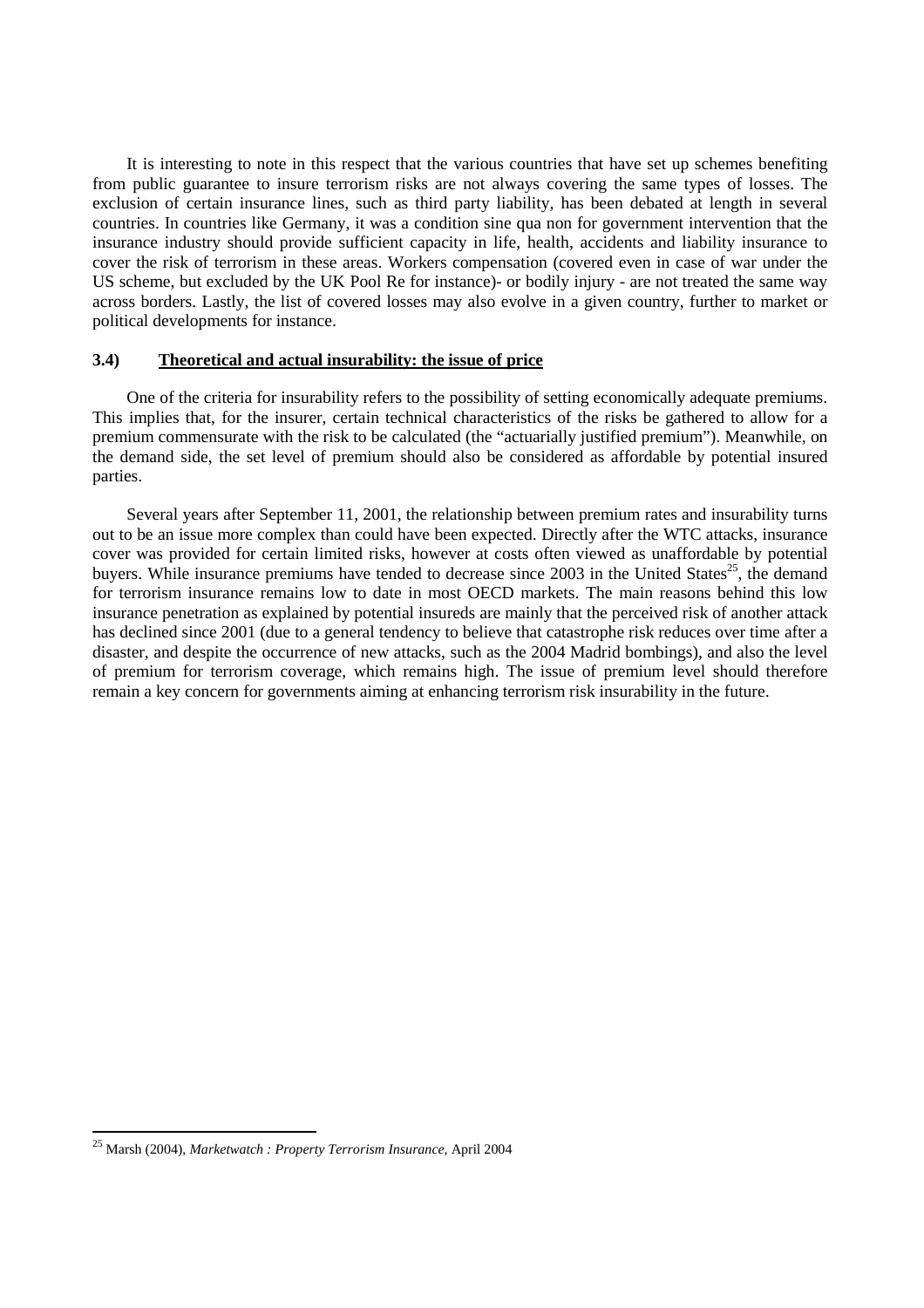# **ANNEX III: DEFINITIONS OF TERRORISM ACTS FOR THE PURPOSE OF COMPENSATION IN OECD COUNTRIES AND IN SINGAPORE**<sup>26</sup>

| Country   | <b>Status of definition of</b>     | <b>Intention of terrorist act</b>        | <b>Identification of</b>        | <b>Means</b> used              | Targets/effects                |
|-----------|------------------------------------|------------------------------------------|---------------------------------|--------------------------------|--------------------------------|
|           | terrorism                          |                                          | authors/people behind           |                                |                                |
|           |                                    |                                          | the act                         |                                |                                |
| Australia | in $s.5$<br>Terrorism<br>Contained | Action done, or threat made, with the    | Not specified                   | An act (or threat of an act),  | action<br>that<br>An<br>causes |
|           | Insurance Act 2003                 | intention of advancing a political,      |                                 | that is not advocacy, protest, | serious harm to a person,      |
|           |                                    | religious or ideological cause, with the |                                 | dissent or industrial action,  | damage<br>serious<br>to        |
|           | Act of terrorism has to be         | intention of coercing or influencing by  |                                 | that causes specified damage.  | property, causes death or      |
|           | certified by the Commonwealth      | intimidation the government of           |                                 |                                | endangers life or creates a    |
|           | Treasurer, after consultation      | Australia or the Australian States or    |                                 |                                | serious health or safety       |
|           | the<br>Commonwealth<br>with        | Territories, or a foreign country, or    |                                 |                                | risk, or seriously interferes  |
|           | Attorney-General.                  | intimidating the public.                 |                                 |                                | disrupts or<br>with,<br>or     |
|           |                                    |                                          |                                 |                                | electronic<br>destroys<br>an   |
|           |                                    |                                          |                                 |                                | system.                        |
| Austria   | Industry definition                | To influence the government or put the   | Terrorist organisations or      | Act or threat of violence      | Human life, tangible or        |
|           |                                    | public or any section of the public in   | individuals                     |                                | intangible<br>property<br>or   |
|           |                                    | fear.                                    | NB:<br>Standard<br>policy       |                                | infrastructure                 |
|           |                                    |                                          | conditions for property and     |                                |                                |
|           |                                    |                                          | loss insurance excludes         |                                |                                |
|           |                                    |                                          | inter alia damages incurred     |                                |                                |
|           |                                    |                                          | as a consequence of acts of     |                                |                                |
|           |                                    |                                          | violence committed by           |                                |                                |
|           |                                    |                                          | (political)<br>or)<br>terrorist |                                |                                |
|           |                                    |                                          | organisation (not defined).     |                                |                                |
|           |                                    |                                          | Such damage can only be         |                                |                                |
|           |                                    |                                          | covered through a special       |                                |                                |
|           |                                    |                                          | agreement.                      |                                |                                |

<sup>&</sup>lt;sup>26</sup> Singapore is currently observer in the Insurance Committee.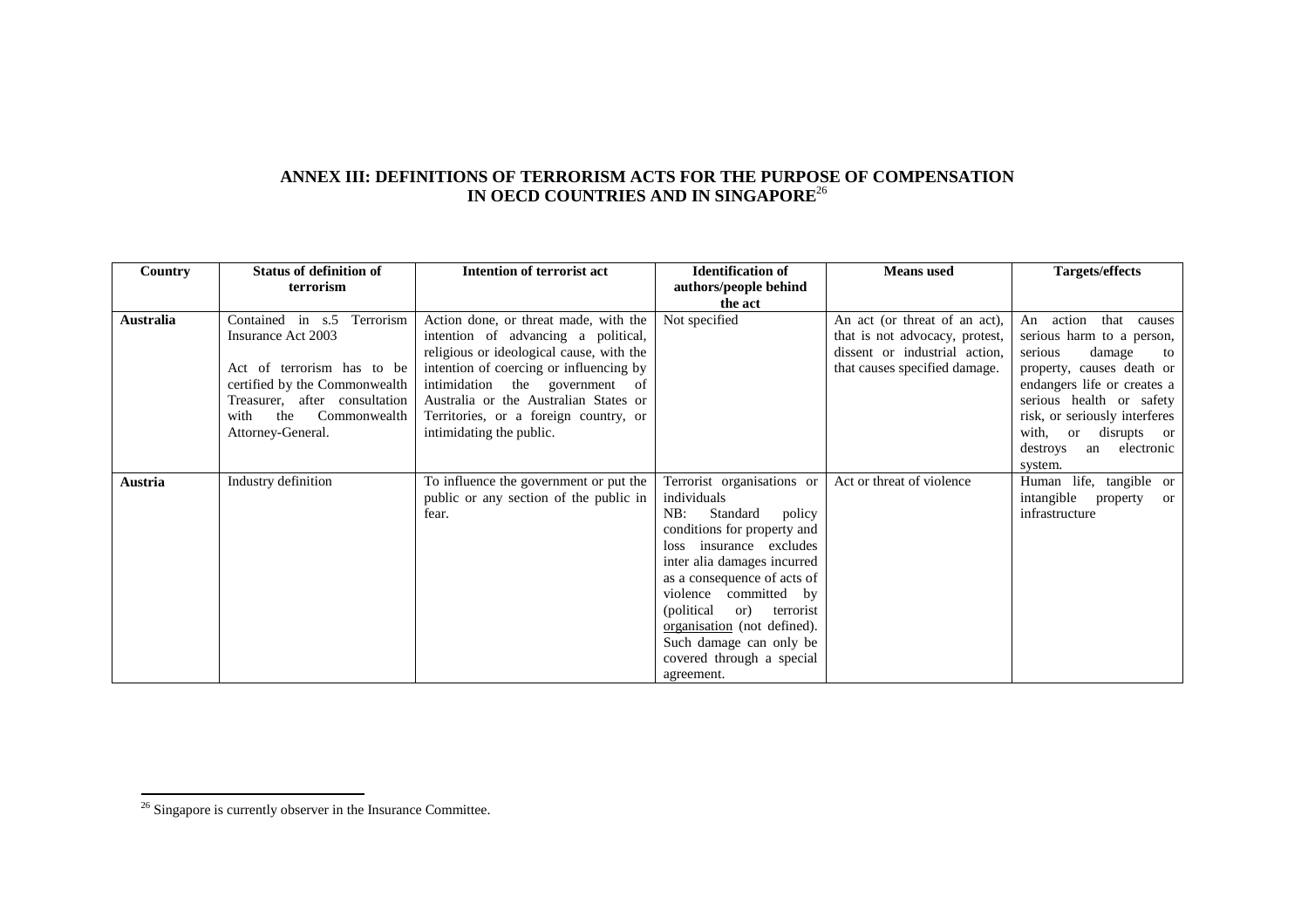| <b>Belgium</b>                  | Royal Decree on simple fire<br>risks: terrorism (or sabotage)<br>defined as a sub-division of the<br>attack       | Ideological, political and social aims:<br>either to impress the public and create a<br>climate of insecurity (terrorism), or to<br>hinder the movement or normal<br>functioning of a service or enterprise<br>(sabotage) | Individual or group                                 | Action<br>Attacks on people or<br>organised<br>destruction of goods<br>clandestinely                                                                                                                                                                                                                                                                                                                                                                                                                                                                                                                                                                                                                                                                                                                                                                                     |  |
|---------------------------------|-------------------------------------------------------------------------------------------------------------------|---------------------------------------------------------------------------------------------------------------------------------------------------------------------------------------------------------------------------|-----------------------------------------------------|--------------------------------------------------------------------------------------------------------------------------------------------------------------------------------------------------------------------------------------------------------------------------------------------------------------------------------------------------------------------------------------------------------------------------------------------------------------------------------------------------------------------------------------------------------------------------------------------------------------------------------------------------------------------------------------------------------------------------------------------------------------------------------------------------------------------------------------------------------------------------|--|
| <b>Czech</b><br><b>Republic</b> | Internal definition of the office<br>of the State Supervision in<br><b>Insurance and Pension Funds</b>            | Claiming the views and will of an<br>individual or a group of people with<br>the aim to overpower individual or<br>social resistance towards the said views<br>and will tokens                                            | Individual or group                                 | of<br>physical<br>Not specified<br>Use<br>or<br>psychological violence                                                                                                                                                                                                                                                                                                                                                                                                                                                                                                                                                                                                                                                                                                                                                                                                   |  |
| <b>France</b>                   | Article L421-1 of the Criminal<br>Code (no distinction between<br>the notions of "attack" and<br>"terrorist act") | Seriously and intentionally disrupt law<br>and order                                                                                                                                                                      | Individual<br><sub>or</sub><br>joint<br>undertaking | Intimidation or terror<br>List of offences:<br>1. Deliberate attempts on people's lives, deliberate attacks<br>on people's wellbeing, abduction and false imprisonment, as<br>well as the hijacking of aircraft, ships and any other means<br>of transport;<br>2. Theft, extortion, destruction and damage, as well as<br>computer-related crime;<br>3. Offences relating to combat groups and movements that<br>have been disbanded;<br>4. The manufacture or possession of arms, lethal weapons<br>and explosives, as defined in Article 3 of the Act of 19 June<br>1871 repealing the Act of 4 September 1870 on the<br>manufacture of weapons of war;<br>- the production, sale, import or export of explosive<br>substances, as defined in Article 6 of Act No. 70-575 of 3<br>July 1970, amending the regulations applying to explosive<br>powders and substances. |  |
| Germany                         | Definition of EXTREMUS AG                                                                                         | Acts committed for political, religious,<br>ethnic or ideological purposes suitable<br>to create fear in the population or any<br>section of the population and thus to<br>influence a government or public body          | Persons<br>or<br>of<br>groups<br>persons            | The insurer shall indemnify, if this has been specially<br>agreed, in respect of insured property which is destroyed,<br>damaged or lost due to:<br>a) fire, explosion,<br>b) impact or crash of aircraft or aerial bodies and vehicles,<br>also craft, of all kinds, their parts or their cargo,<br>c) other malicious damage,<br>insofar as the mentioned perils are caused by an act of<br>terrorism committed in the Federal Republic of Germany.                                                                                                                                                                                                                                                                                                                                                                                                                    |  |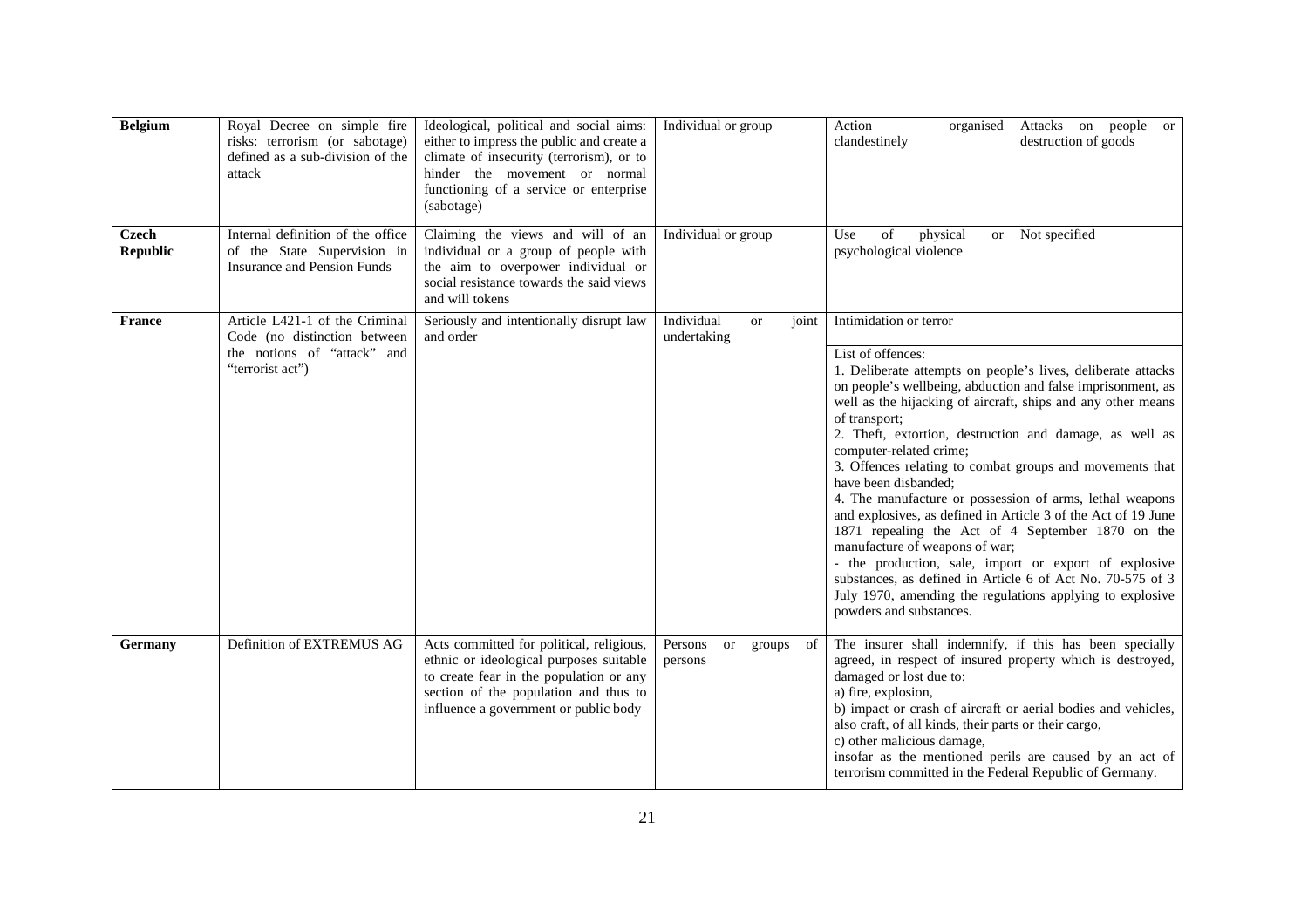| <b>Hungary</b>     | Act No IV of 1978 on the<br>Criminal Code, Section 261<br>(the amendment for Acts of<br>Terrorism came into effect: 1<br><b>March 2003)</b>                                                                                                                                                                                                                                                 | See Act No IV of 1978 on the Criminal<br>Code, Section 261                                                                                                                                                       | See Act No IV of 1978 on<br>the Criminal Code, Section<br>261                                                                               | See Act No IV of 1978 on the<br>Criminal Code, Section 261                                                                                                                                                                                                                                                                                                                                                                                                         | See Act No IV of 1978 on<br>the Criminal Code, Section<br>261 |
|--------------------|---------------------------------------------------------------------------------------------------------------------------------------------------------------------------------------------------------------------------------------------------------------------------------------------------------------------------------------------------------------------------------------------|------------------------------------------------------------------------------------------------------------------------------------------------------------------------------------------------------------------|---------------------------------------------------------------------------------------------------------------------------------------------|--------------------------------------------------------------------------------------------------------------------------------------------------------------------------------------------------------------------------------------------------------------------------------------------------------------------------------------------------------------------------------------------------------------------------------------------------------------------|---------------------------------------------------------------|
| <b>Italy</b>       | Industry definition provided by<br>ANIA (Italian Association of<br><b>Insurance Companies</b> )<br>Reference definition pertaining<br>the<br>insurance<br>and<br>to<br>(i.e.<br>reinsurance<br>sector<br>and reinsurance<br>insurance<br>companies have agreed on this<br>definition of terrorism risk). It<br>does not have any legal<br>relevance and is not binding for<br>undertakings. | Action intentionally taken or even only<br>threatened in order to frighten, to<br>condition or to destabilise a country, its<br>population or part of it                                                         | One or more<br>persons<br>belonging<br>to organised<br>groups                                                                               | Not specified                                                                                                                                                                                                                                                                                                                                                                                                                                                      | Not specified                                                 |
| Luxembourg         | The law on the RC of<br>motorised land vehicles brings<br>a definition of what<br>in<br>constitutes a terrorist act.<br>No other positive definition                                                                                                                                                                                                                                        | Acts organised and perpetrated for<br>ideological, political, economic or<br>ethical reasons, with the intention of<br>impressing a government and/or<br>spreading fear amongst all or part of<br>the population | Individual or one or more<br>groups of people acting on<br>their own or on behalf of<br>or in conjunction with one<br>or more organisations | Violent operation                                                                                                                                                                                                                                                                                                                                                                                                                                                  | Not specified                                                 |
| <b>Netherlands</b> | Definition<br>used<br>for<br>the<br>operation of the Terrorism Risk<br>Reinsurance Company (start of<br>activities: 1 July 2003)                                                                                                                                                                                                                                                            | Attacks or series of attacks likely to<br>have been planned or carried out with a<br>view to serve certain political and/or<br>religious and/or ideological purposes                                             | Whether or not in any<br>organisational context                                                                                             | Any violent act<br>and/or<br>conduct - committed outside<br>the scope of one of the six<br>forms of acts of war as<br>referred to in Article $64(2)$ of<br>Insurance<br><b>Business</b><br>the<br>Supervision Act [1993 wet<br>toericht verzekeringsbedrijf]<br>$-$ in the form of an attack or a<br>series of attacks connected<br>together in time and intention,<br>as a result whereof injury<br>and/or impairment of health,<br>whether resulting in death or | Acts against persons and<br>property of any nature.           |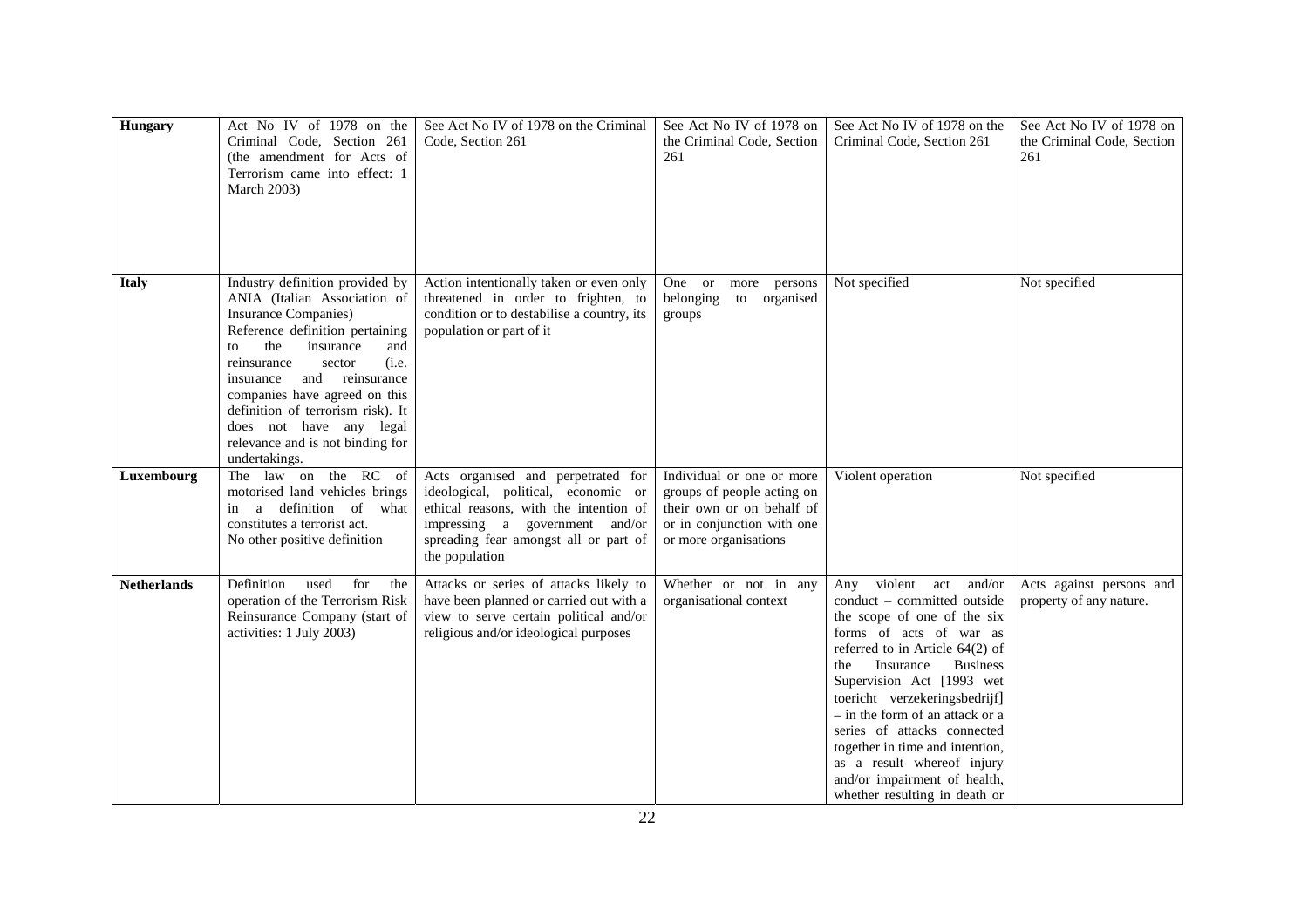|                                  |                                                                                                                                                                                       |                                                                                                                                                                                       |                                                                                                                                                                                                                                         | not, and/or loss of or damage<br>to property arises or any<br>economic<br>interest<br>is<br>otherwise impaired                                      |                                                                       |
|----------------------------------|---------------------------------------------------------------------------------------------------------------------------------------------------------------------------------------|---------------------------------------------------------------------------------------------------------------------------------------------------------------------------------------|-----------------------------------------------------------------------------------------------------------------------------------------------------------------------------------------------------------------------------------------|-----------------------------------------------------------------------------------------------------------------------------------------------------|-----------------------------------------------------------------------|
| <b>Norway</b>                    | Report of the Task Force of the<br>Norwegian Financial Services<br>Association (17 December<br>2001); definition not yet widely<br>introduced<br>Norway's<br>by<br>insurance industry | Influencing a political, religious or<br>ideological body, or spreading fear                                                                                                          | Not specified                                                                                                                                                                                                                           | Criminal and harmful act (e.g.<br>an act of violence or the<br>harmful<br>dispersal<br>of<br>biological<br>chemical<br><sub>or</sub><br>substances) | Aimed at the public                                                   |
| Singapore                        | Definition for industrial risks:                                                                                                                                                      | Acts committed for political purposes<br>and designed to spread fear amongst all<br>or part of the population.                                                                        | Individuals or groups of<br>individuals<br>acting<br>on<br>behalf of or in connection<br>with an organisation                                                                                                                           | Use of violence                                                                                                                                     | Not specified                                                         |
|                                  | Definition<br>for<br>personal<br>insurance (accident/travel, etc.):                                                                                                                   | Acts committed with the object of<br>overthrowing or influencing a de jure<br>or de facto government                                                                                  |                                                                                                                                                                                                                                         |                                                                                                                                                     |                                                                       |
| <b>Slovak</b><br><b>Republic</b> | Insurance association definition                                                                                                                                                      | To influence the government and/or<br>plunge the population, or part of the<br>population into a state of fear                                                                        | Any person or group of<br>people acting alone or on<br>behalf of or in connection<br>with<br>organisations or<br>governments committed to<br>religious,<br>political,<br>ethical<br>ideological<br><sub>or</sub><br>purposes or reasons | Any act including, but not<br>limited to, the use of force or<br>violence, or the threat thereof                                                    | Human life, tangible and<br>intangible property and<br>infrastructure |
| <b>Spain</b>                     | Definition of the risks covered<br>by the Consortium<br>(no prior government statement<br>needed in order to<br>is.<br>compensate for damage under<br>this heading)                   | Acts committed with the object of<br>destabilising the established political<br>order or generating fear and insecurity<br>in the social environment in which they<br>are perpetrated | Not specified                                                                                                                                                                                                                           | Act of violence                                                                                                                                     | People and goods                                                      |
|                                  | Specific case of state terrorism<br>Criminal Code definition of<br>terrorism (Section 2, Art. 571)                                                                                    | Disrupt the Constitution or seriously<br>undermine law and order                                                                                                                      | Members<br>of<br>armed<br>factions or people working<br>for or in co-operation with<br>armed<br>factions.<br>organisations or groups<br>whose aim is to disrupt the<br>Constitution or seriously<br>undermine law and order             | Acts of destruction or fires<br>started deliberately                                                                                                | Not specified                                                         |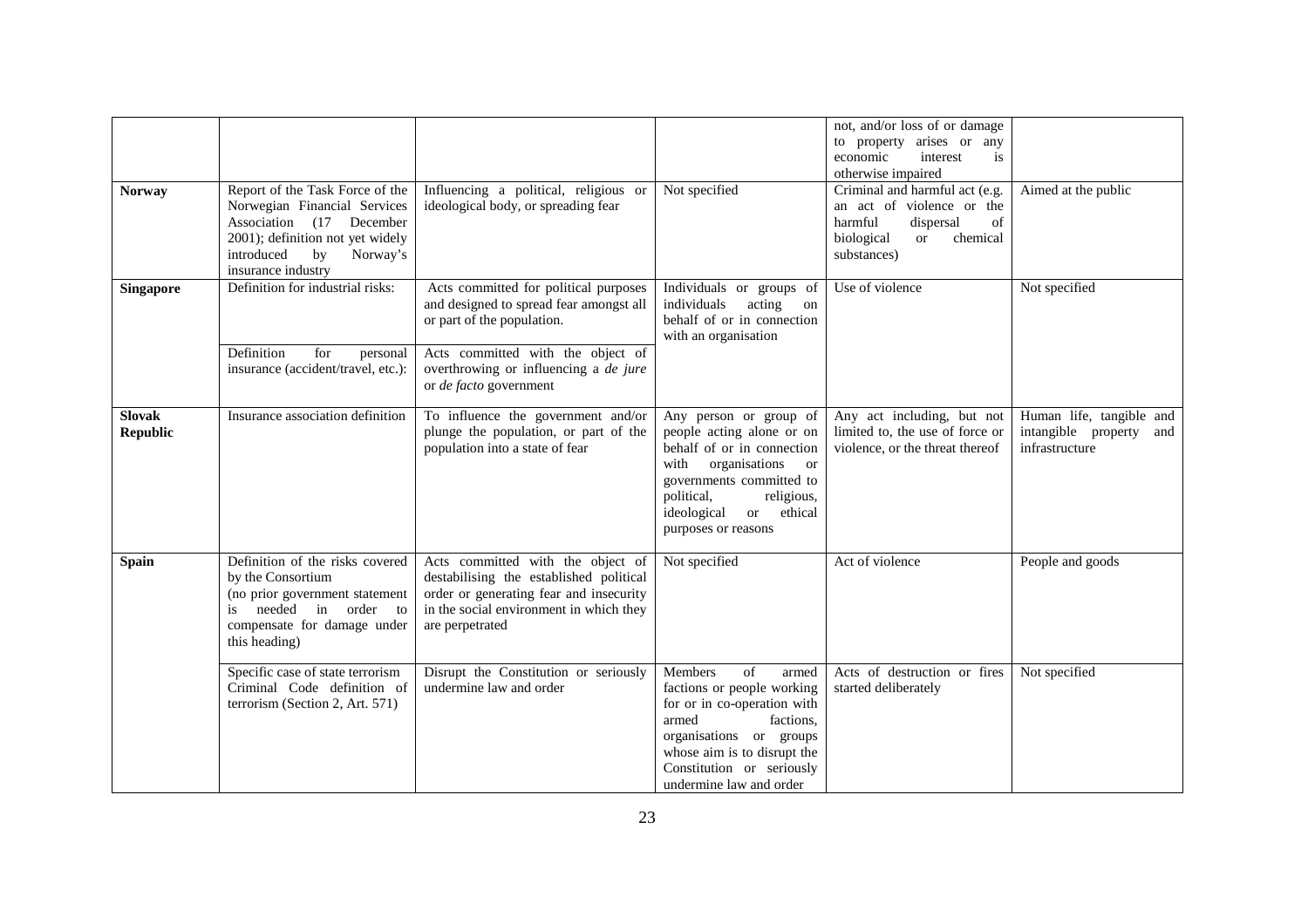| <b>Sweden</b>      | No definition in the insurance<br>regulations or any issued by the<br>financial supervisory authority<br>Definitions given hereafter are<br>collected from insurers by way<br>of example. | Illegitimately affect,<br>damage or<br>displace governments, other organs of<br>state, associations of states or the<br>public.<br>Some definitions require the aim or<br>intent to be religious, political,<br>ideological, social or ethnic. Such<br>intend is however probably difficult to<br>prove or disprove. It may be difficult to<br>separate terrorism from civil war or the<br>resistance against occupation or an<br>invading state that falls under the<br>Geneva Convention. | Individuals,<br>groups<br>of<br>individuals<br><b>or</b><br>organisations                                                                                                                                               | Acts of violence or threats or<br>the creation of fear of such<br>actions.<br>Specific means or instruments<br>can be mentioned explicitly in<br>some definitions                                                                       | The public                                                               |
|--------------------|-------------------------------------------------------------------------------------------------------------------------------------------------------------------------------------------|---------------------------------------------------------------------------------------------------------------------------------------------------------------------------------------------------------------------------------------------------------------------------------------------------------------------------------------------------------------------------------------------------------------------------------------------------------------------------------------------|-------------------------------------------------------------------------------------------------------------------------------------------------------------------------------------------------------------------------|-----------------------------------------------------------------------------------------------------------------------------------------------------------------------------------------------------------------------------------------|--------------------------------------------------------------------------|
|                    | 1 <sup>st</sup> Example of definition                                                                                                                                                     | Acts that appear to be committed with<br>the intention of influencing a political,<br>religious or ideological body, or<br>spreading fear                                                                                                                                                                                                                                                                                                                                                   | Not specified                                                                                                                                                                                                           | Harmful criminal acts E.g.:<br>acts of violence or the<br>dispersal of biological or<br>chemical substances                                                                                                                             | The public                                                               |
|                    | $2nd$ Example of definition                                                                                                                                                               | To influence the government and/or to<br>put the public, or any section of the<br>public in fear                                                                                                                                                                                                                                                                                                                                                                                            | Any person or $group(s)$ of<br>persons acting alone or on<br>behalf of or in connection<br>with any organisation(s) or<br>government(s) committed<br>for political, religious,<br>ideological<br>or similar<br>purposes | Any act including, but not<br>limited to, the use of force or<br>violence, and/or the threat<br>thereof                                                                                                                                 | Human life, tangible and<br>intangible property<br>and<br>infrastructure |
| <b>Switzerland</b> | Definition of the insurance<br>association                                                                                                                                                | In pursuit of political, religious, ethnic,<br>ideological or similar purpose which<br>may result in putting the public or any<br>section of the public in fear or<br>influencing any government<br><sub>or</sub><br>governmental organisation.                                                                                                                                                                                                                                             |                                                                                                                                                                                                                         | Act or threat of violence. The<br>definition shall not include<br>civil unrest (act of violence<br>against persons or property<br>committed in the course of<br>unlawful assembly, riot or<br>civil commotion or associated<br>looting) |                                                                          |